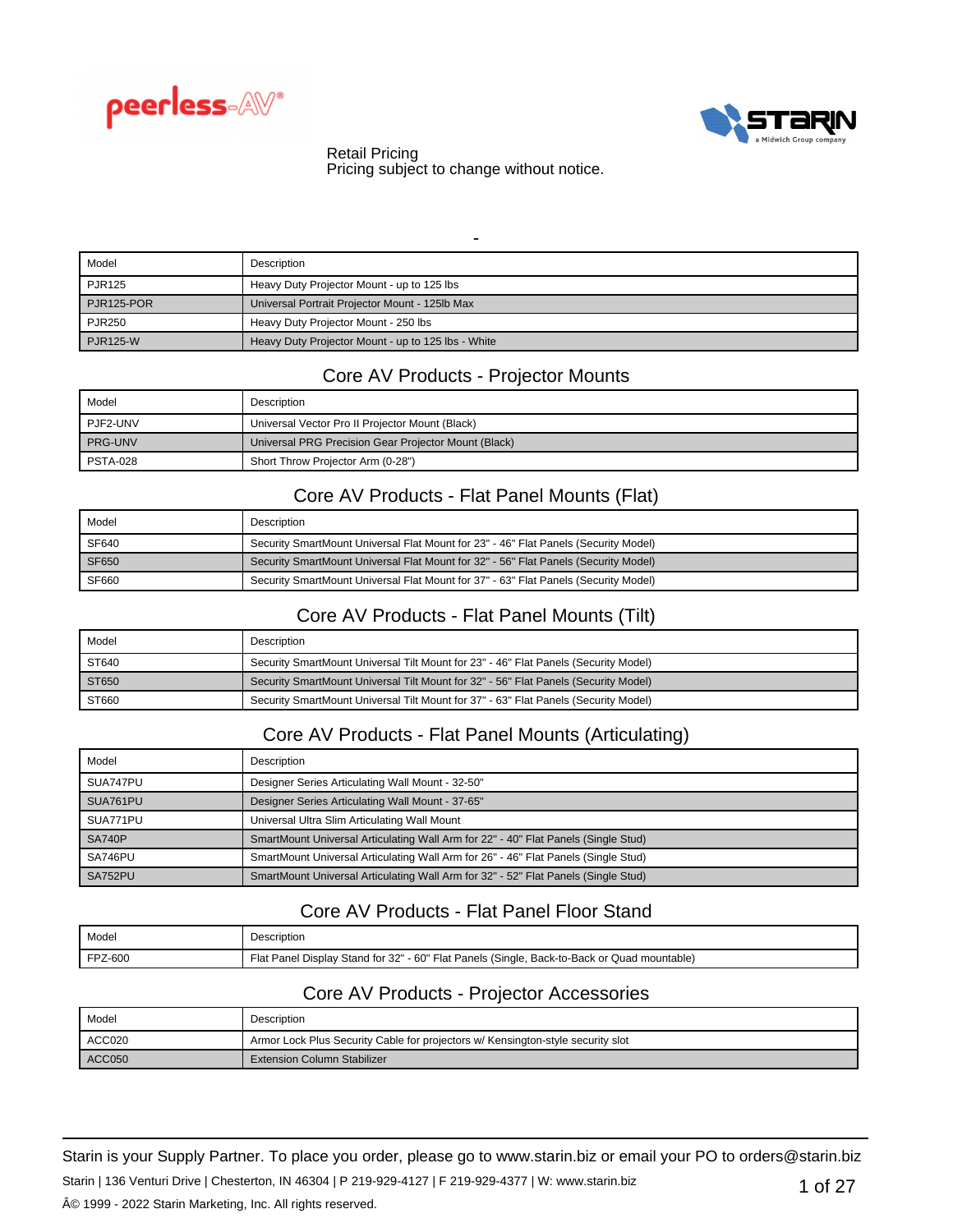



| Model           | Description                                                        |
|-----------------|--------------------------------------------------------------------|
| ACC109          | 1.5" NPT EXT Column Connector                                      |
| <b>ACC120</b>   | Internal Wood Joist Ceiling Plate                                  |
| <b>ACC550</b>   | Unistrut Ceiling Adapter                                           |
| <b>CMJ300</b>   | Unistrut and Structural Ceiling Plate (4"x4")                      |
| <b>CMJ310</b>   | Unistrut and Structural Ceiling Plate (8"x8")                      |
| <b>ACC558</b>   | 4"-8" I-Beam Clamps                                                |
| <b>ACC559</b>   | 7"-12" I-Beam Clamps                                               |
| <b>ACC570</b>   | <b>Round Structural Ceiling Plate</b>                              |
| ACC640          | Escutcheon ring                                                    |
| <b>ACC830</b>   | Side to Side Adjuster for Projector Mounts                         |
| <b>ACC840</b>   | Vibration Absorber for LCD Projector Mounts for Structural Ceiling |
| <b>ACC845</b>   | Vibration Absorber for LCD Projector Mounts for Unistrut Ceiling   |
| ACC912          | Lightweight Cathedral Ceiling Adapter                              |
| <b>ACC-M8RI</b> | M8 Screw Insert Kit                                                |
| ACC-M8RIM5      | M8 TO M5 REDUCER - CONVERSION KIT                                  |
| ACC-M8X50       | Non-Security Fast Pack, M8 x 50mm (4pcs)                           |
| <b>CMJ455</b>   | Lightweight Variable Position Suspended Ceiling Kit                |
| <b>ACC455</b>   | Hanger Brackets and Clamps for CMJ455 Suspended Ceiling Plate      |
| <b>CMJ470</b>   | Ceiling Plate for Structural Ceiling or Wood Joist (16" centers)   |
| <b>CMJ480</b>   | Ceiling Plate for Structural Ceiling or Wood Joist (20" centers)   |
| <b>CMJ490</b>   | Ceiling Plate for Structural Ceiling or Wood Joist (24" centers)   |
| <b>ACC800</b>   | Projector Mount Connector with Cord Management                     |
| <b>ACC850</b>   | Projector Mount Connector with Cord Management                     |
| <b>EXT006</b>   | Fixed Extension Column (6", Black)                                 |
| EXT101          | Fixed Extension Column (12")                                       |
| <b>EXT018</b>   | Fixed Extension Column (18")                                       |
| EXT102          | Fixed Extension Column (2')                                        |
| EXT103          | Fixed Extension Column (3')                                        |
| <b>EXT104</b>   | Fixed Extension Column (4')                                        |
| <b>EXT105</b>   | Fixed Extension Column (5')                                        |
| EXT106          | Fixed Extension Column (6')                                        |
| <b>EXT107</b>   | Fixed Extension Column (7')                                        |
| <b>EXT108</b>   | Fixed Extension Column (8')                                        |
| <b>EXT109</b>   | Fixed Extension Column (9')                                        |
| EXT110          | Fixed Extension Column (10')                                       |
| <b>ACC852</b>   | Cord Management Wrap (4x 2' sections)                              |
| <b>ACC856</b>   | Cord Management Wrap (4x 6' sections)                              |
| <b>PWA-14</b>   | Vector Pro Projector Wall Arm                                      |

# Core AV Products - Flat Panel Mount Accessories

| Model         | Description                                                            |
|---------------|------------------------------------------------------------------------|
| ACC309        | Video Conferencing Shelf Wall Mount                                    |
| <b>ACC415</b> | Metal Stud Fastener Kit (4 Togglers)                                   |
| ACC450        | VESA 200x200 Display Adaptor Accessory                                 |
| ACC925        | Security Fastener Pack for SA740PU, SA746PU, SA752PU, SA761PU, SP740PU |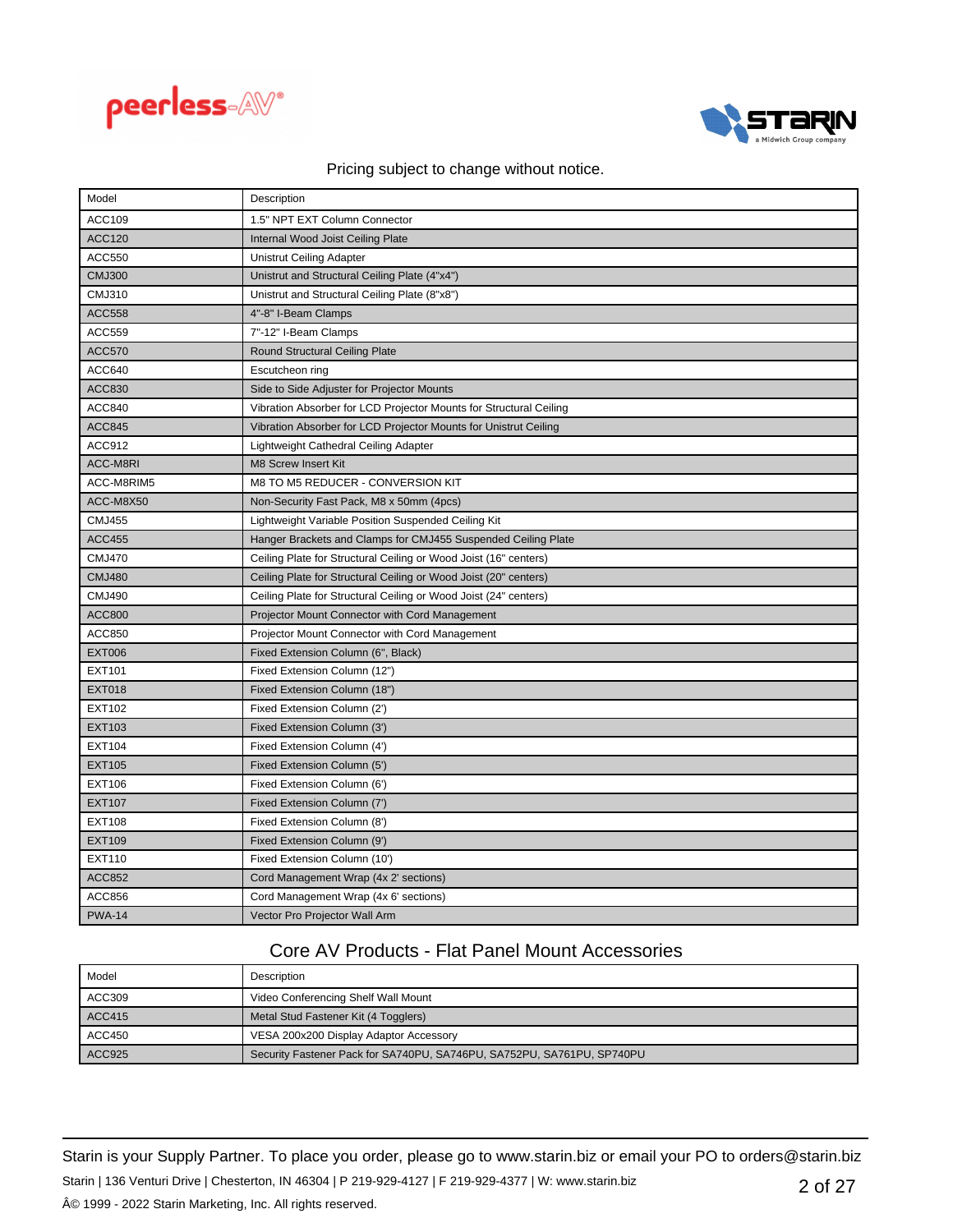



| Model           | Description                                                                                                    |
|-----------------|----------------------------------------------------------------------------------------------------------------|
| ACC932          | Interface Bracket for DVD Mount to Flat Panel Mounts                                                           |
| <b>IB40</b>     | In-Wall Box for SA730P, SA740P (Articulating Arm Wall Mount sold separately)                                   |
| IBA2            | In-Wall Box w/ 1 Knock-out for A/V Accessories                                                                 |
| IBA2AC          | In-Wall Box w/ 1 Knock-out for A/V Accessories, 1 Power Outlet                                                 |
| IBA3            | In-wall Metal Box Medium w/1 knock out for A/V Accessories                                                     |
| <b>WSP425</b>   | Double Metal Stud Wall Plate with Electrical Knockouts (16" Centers)                                           |
| <b>WSP445</b>   | Double Metal Stud Wall Plate with Electrical Knockouts (16", 20" or 24" Centers)                               |
| <b>WSP700</b>   | Double Metal Stud Wall Plate for SA730P, SA740P, SP730P, SP740P, PA730, PA740, PP730, PP740 (16" centers)      |
| <b>WSP701</b>   | Double Metal Stud Wall Plate for SA730P, SA740P, SP730P, SP740P, PA730, PA740, PP730, PP740 (20", 24" centers) |
| <b>WSP756</b>   | Metal Stud Double Stud Wall Plate for SA752PU SA761PU, SA763PU, SA771PU (16", 20", 24" centers)                |
| <b>WSP756-V</b> | Metal Stud Wall Plate for SA752PU SA761PU and SA771PU                                                          |

# Core AV Products - Flat Panel Floor Stand Accessories

| Model    | Description                                                                                                         |
|----------|---------------------------------------------------------------------------------------------------------------------|
| ACC604   | Dual-Stack Cartridge for FPZ-600                                                                                    |
| ACC325   | A/V Component Shelf for FPZ-600 Flat Panel Stand                                                                    |
| PLP-UNL  | Security Universal Adapter Plate for 32" - 65" Flat Panel Screens (Landscape Orientation only, Requires Pole Mount) |
| PLP-UNM  | Security Universal Adapter Plate for 22" - 46" Flat Panel Screens (Landscape Orientation only, Requires Pole Mount) |
| PLP-V8X4 | Dedicated Flat Panel Screen Adapter Plate for VESA 800 x 400 mounting pattern                                       |
| PLP-V4X2 | PLASMA ADPR PLT VESA 400x200                                                                                        |
| PLP-V4X3 | PLASMA ADPR PLT VESA 400x300                                                                                        |
| PLP-V6X2 | PLASMA ADPR PLT VESA 600x200                                                                                        |
| PLP-V6X4 | PLASMA ADPR PLT VESA 600x400                                                                                        |
| PLP-V6X5 | Dedicated Adaptor Plate for VESA 600x500                                                                            |
| PLP-V9X6 | Dedicated Adaptor Plate For VESA 900x600                                                                            |

| Model         | Description                                             |
|---------------|---------------------------------------------------------|
| <b>ACC114</b> | SS598ML3 STANDOFF PLATE                                 |
| <b>ACC116</b> | Rear Metal Shelf for SR560-HUB2 Cart                    |
| ACC166        | LG STB-5500 HOLDER ACCESSORY FOR HPF665                 |
| <b>ACC170</b> | Rotational Mount Adapter for SR1M(G) cart               |
| <b>ACC185</b> | Screw and Spacer Kit for 85 Microsoft Surface Hub 2S/2X |
| <b>ACC200</b> | Concrete expansion-type fastener kit, 2 anchors         |
| ACC210        | Concrete expansion-type fastener kit, 4 anchors         |
| <b>ACC215</b> | Metal stud fastener kit, 2 togglers                     |
| <b>ACC217</b> | <b>Extension Column Shelf</b>                           |
| ACC230        | Concrete Anchors, 50 pack 8 mm                          |
| ACC234        | Concrete Anchors, 4 pack 8 mm                           |
| <b>ACC240</b> | Concrete Anchors, 4 pack 10 mm                          |
| <b>ACC244</b> | Concrete Anchors, 4 pack 10 mm                          |
| <b>ACC255</b> | Concrete expansion-type fastener kit, 50 pack           |
| ACC2X1        | VESA 200 x 100 Adaptor Plate                            |
| ACC310        | Leveler Feet for SmartMount Flat Panel Cart             |
| ACC310VWC4    | Video wall cart feet - Contains 4 feet                  |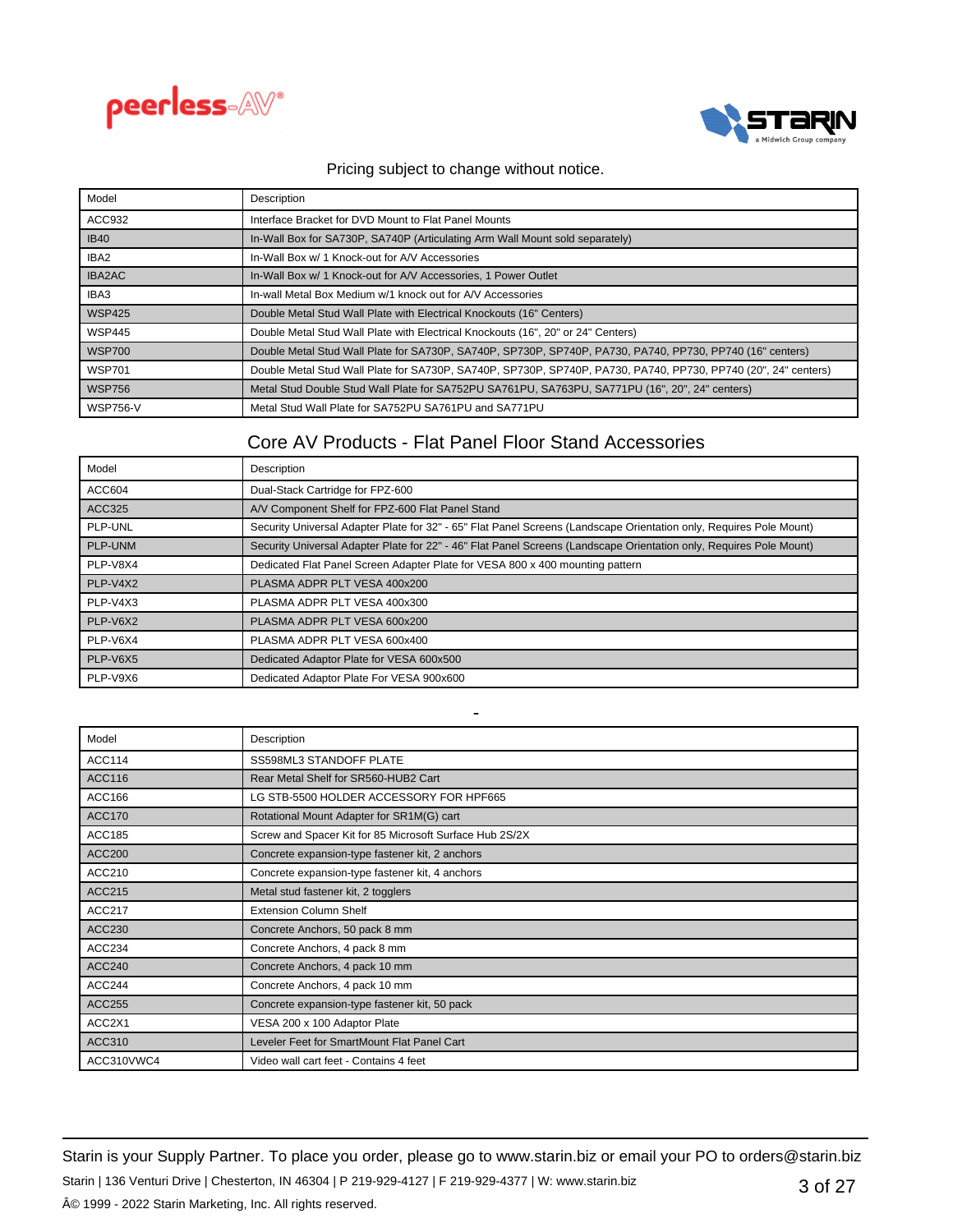



| Model             | Description                                                                        |
|-------------------|------------------------------------------------------------------------------------|
| ACC310VWC6        | Video wall cart feet - Contains 6 feet                                             |
| ACC315            | Base Shelf for SmartMount Flat Panel Cart                                          |
| ACC316            | Safety Belt for Slotted Shelves                                                    |
| ACC320            | 20' Electrical Cord Wrap for SmartMount Flat Panel Carts                           |
| <b>ACC322</b>     | Safety Belt for PS200 Component Shelf                                              |
| ACC324            | A/V Shelf for Corner Mount                                                         |
| <b>ACC328</b>     | Laptop Tray for use with LCT-A1B1C/H & LCT-A1B4C/H                                 |
| <b>ACC460</b>     | Cable Relocating Accessory                                                         |
| ACC4X4            | VESA 400 x 400mm Adaptor Plate                                                     |
| <b>ACC515</b>     | Metal stud fastener kit, 50 togglers                                               |
| <b>ACC517</b>     | DVD/VCR MOUNT CONNECTOR                                                            |
| ACC556            | Cathedral ceiling adapter                                                          |
| <b>ACC557</b>     | Truss ceiling adapter                                                              |
| <b>ACC560</b>     | <b>Structural Ceiling Plate</b>                                                    |
| ACC570S           | Round Structural Ceiling Plate                                                     |
| ACC570W           | Round Structural Ceiling Plate                                                     |
| ACC575A           | <b>Threaded Column Connector</b>                                                   |
| ACC600            | Interface Bracket for Multi Jumbo Display Systems                                  |
| <b>ACC605</b>     | Wall Hardware for IWB600-SB                                                        |
| ACC615            | Metal Stud Fastener Kit, 6 Togglers                                                |
| <b>ACC625</b>     | Wall Adapter Box - Depth 2.0"-3.5"                                                 |
| ACC630            | Wall Adapter Box - Depth 3.25"-5.50"                                               |
| <b>ACC635</b>     | Wall Adapter Box - Depth 3.25"-5.50" for SB680/685 i5 series                       |
| ACC640-B          | Escutcheon ring                                                                    |
| ACC640-W          | Escutcheon ring                                                                    |
| ACC666            | 13 foot ratcheting safety belt                                                     |
| <b>ACC810</b>     | Threaded Rod Adapter for Projector Mounts                                          |
| <b>ACC850S</b>    | Extension Column Connector with Cord Management                                    |
| ACC852W           | Cord Management Wrap, four 2' sections                                             |
| ACC856W           | Cord Management Wrap, four 6' sections                                             |
| <b>ACC870</b>     | Wall Adpt Box for Epson Powerlite and Brightlink 3.25-5.50 D                       |
| ACC908            | Metal stud wall plate for LCS-KLA, Articulating Arm Wall Mounts                    |
| <b>ACC918</b>     | Security Fastener Pack for SA/SAL/SP730P Products                                  |
| ACC931            | Interface Bracket for DVD Mount to Flat Panel Mounts with PLP Adapter Plate        |
| <b>ACC951</b>     | Interface Bracket for DVD Mount to Large SA752,761,763,771 model Flat Panel Mounts |
| ACC952            | Above Display Security Lock Accessory for SUF Models                               |
| <b>ACC954</b>     | Security Kit for PTM Universal Tablet Mounts                                       |
| ACC956            | <b>Adhesive Bumpers</b>                                                            |
| <b>ACC957</b>     | Security Fastners for Outdoor Use                                                  |
| ACC964            | PC/KEYBOARD ACCESSORY FOR SC590                                                    |
| ACC973            | 300x200, 300x300, 400x300 and 400x400mm VESA Adapter Plate Accessory               |
| ACC978            | EPSON SHORT THROW ADAPTOR                                                          |
| ACC979            | SmartMount SR Cart Caster Accessory Kit                                            |
| ACC-BPR           | <b>Bumper for SR Carts</b>                                                         |
| <b>ACC-CARTGH</b> | Accessory Grab Handle for SmartMount SR Carts                                      |
| ACC-CCP           | 90° Ceiling Plate for Cathedral Ceiling                                            |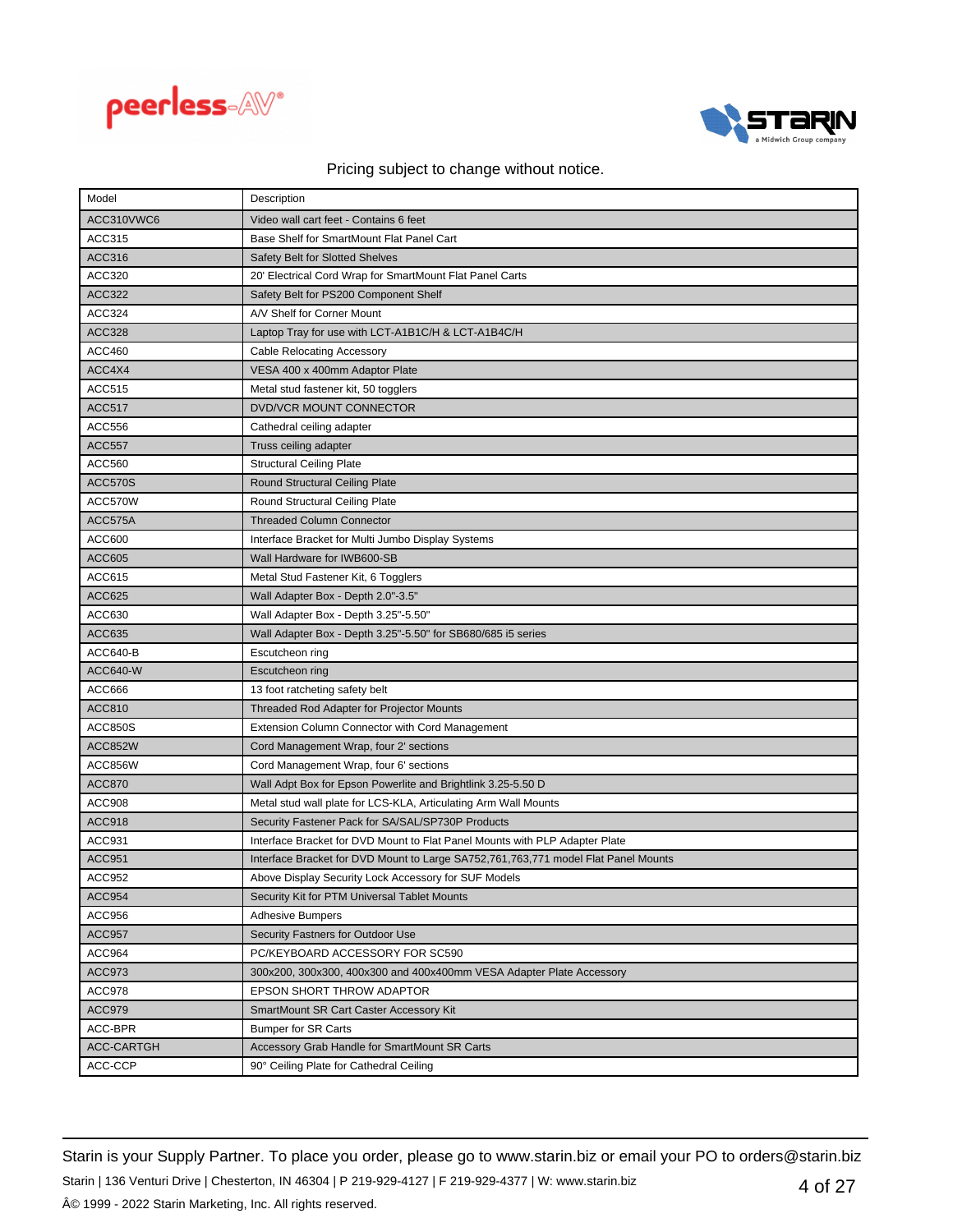



| Model             | Description                                                  |
|-------------------|--------------------------------------------------------------|
| <b>ACC-CCPHD</b>  | 90° Heavy Duty Ceiling Plate for Cathedral Ceiling           |
| <b>ACC-DHK</b>    | Display handling kit                                         |
| ACC-DHP6          | Display handling replacement pads - 6pk                      |
| ACCD-05K          | UltraView 5V Accessory Kit                                   |
| ACCD-12K          | UltraView 12V Accessory Kit                                  |
| ACCD-ALG          | UltraView Analog Accessory Kit                               |
| <b>ACCD-ALS</b>   | <b>XTREME AMBIENT LIGHT SENSOR EXTENDER</b>                  |
| ACCD-DC49         | Dust Cover for 49" ODTV4901                                  |
| ACCD-DC55         | Dust Cover for 55" ODTV5501                                  |
| ACCD-DC65         | Dust Cover for 65" ODTV6501                                  |
| <b>ACCD-IREX</b>  | IR Extender for Peerless-AV TVs and Displays                 |
| ACCD-PCB          | XHB Power Cable - 8' - BLK - Outdoor Rated                   |
| ACCD-DC75         | 75 Neptune Outdoor TV Dust Cover                             |
| ACCD-REM02        | Peerless-AV Outdoor Rated Learning Remote                    |
| ACC-FLIP65        | Accessory Mounting Kit for 65" Samsung Flip                  |
| ACC-FT            | SmartMount SS Stand Feet Accessory (not adjustable)          |
| ACC-GS1           | Glass Shelf for SR Carts and SS Stands                       |
| ACC-HPF650        | In Furniture Bracket for HPF650                              |
| ACCK119           | KOF% Speaker/Microphone Accessory                            |
| ACCK122           | 5pk filter replacement for KOF-OPT-FAN                       |
| ACCK121           | <b>KOF Kiosk Base Bolt Template</b>                          |
| ACC-LA            | Laptop Tray and Arm for SR Carts adn SS Stands               |
| <b>ACC-LGOLED</b> | Adapter Bracket for LG OLED TV's                             |
| ACC-M1015         | Nonsecurity Fast-Pack, M10x15                                |
| <b>ACC-M820</b>   | Security Fast-Pack M8x20                                     |
| ACC-M835          | Security fast-pack M8x25 & M8x35                             |
| ACC-M850H         | Security Fast Pack M8 x 50mm (4pcs)                          |
| ACC-QRL           | Accessory Quick Release - Landscape                          |
| ACC-QRP           | <b>Accessory Quick Release - Portrait</b>                    |
| ACC-SPARK70       | Adaptor brackets for Cisco Spark 70"                         |
| ACC-SUA4X4        | Upper and Lower 400mm I-frame Adaptor Brackets for SUA       |
| ACC-UCM           | Universal Component Mount                                    |
| ACC-SPARK55       | Adaptor Brackets for 55 Cisco Spark Board                    |
| ACC-V600800       | Widens DS-VW Mounting Pattern by 200mm                       |
| ACC-V2X2          | VESA 200X200 ADAPTOR KIT                                     |
| ACC-V600X         | Adaptor accessory for 600x400 mounting patterns              |
| <b>ACC-V1500X</b> | Adaptor Accessory for 1500 and 1200mm Wide Mounting Patterns |
| ACC-VS1           | VENTED SHELF WITH SOLID FACE 1RU                             |
| ACC-VS2           | VENTED SHELF WITH SOLID FACE 2RU                             |
| <b>ACC-WMVCS</b>  | SmartMount Video Conferencing Shelf                          |
| ADD012018         | 12"-18" adjustable extension column for Multi-Display units  |
| ADD018024         | 18"-24" adjustable extension column for Multi-Display units  |
| ADD0203           | 2'-3' adjustable extension column for Multi-Display units    |
| ADD0305           | 3'-5' adjustable extension column for Multi-Display units    |
| ADD0406           | 4'-6' adjustable extension column for Multi-Display units    |
| ADD0507           | 5'-7' adjustable extension column for Multi-Display units    |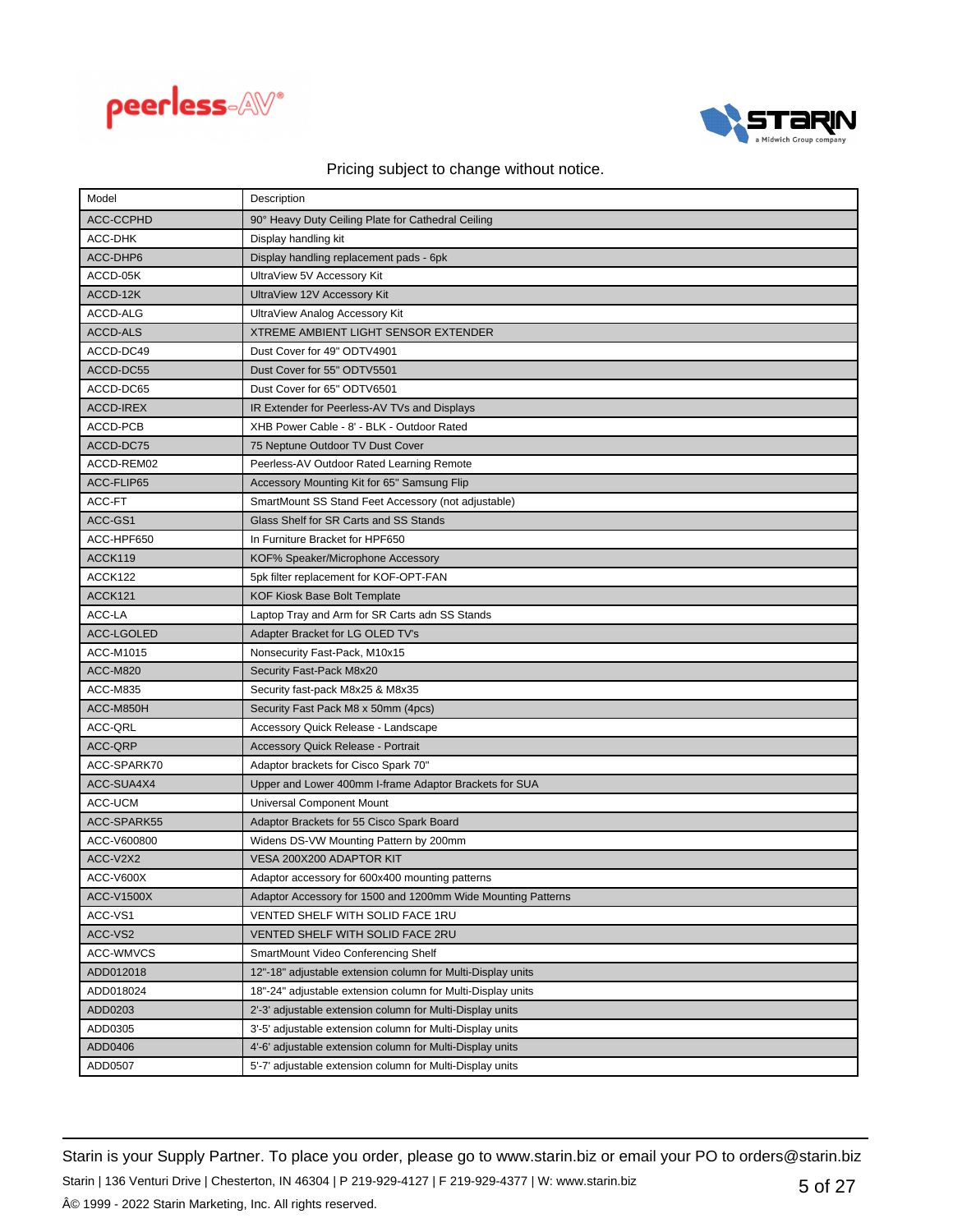



| Model                                     | Description                                                 |
|-------------------------------------------|-------------------------------------------------------------|
| ADD0608                                   | 6'-8' adjustable extension column for Multi-Display units   |
| ADD0709                                   | 7'-9' adjustable extension column for Multi-Display units   |
| ADD0810                                   | 8'-10' adjustable extension column for Multi-Display units  |
| ADD0911                                   | 9'-11' adjustable extension column for Multi-Display units  |
| ADD1012                                   | 10'-12' adjustable extension column for Multi-Display units |
| ADD102                                    | 2' fixed length extension column for Multi-Display units    |
| ADD103                                    | 3' fixed length extension column for Multi-Display units    |
| ADD104                                    | 4' fixed length extension column for Multi-Display units    |
| ADD105                                    | 5' fixed length extension column for Multi-Display units    |
| ADD106                                    | 6' fixed length extension column for Multi-Display units    |
| <b>ADD107</b>                             | 7' fixed length extension column for Multi-Display units    |
| ADD108                                    | 8' fixed length extension column for Multi-Display units    |
| ADD110                                    | 10' fixed length extension column for Multi-Display units   |
| AEC006009<br>Order SKU<br>#AEC006009/PEER | 6" - 9" Adjustable Extension Column                         |
| AEC006009-S                               | 6" - 9" Adjustable Extension Column                         |
| AEC006009-W                               | 6" - 9" Adjustable Extension Column                         |
| AEC009012                                 | 9"-12" Adjustable Extension Column                          |
| AEC009012-S                               | 9"-12" Adjustable Extension Column                          |
| AEC009012-W                               | 9"-12" Adjustable Extension Column                          |
| AEC012018<br>Order SKU<br>#AEC012018/PEER | 12" - 18" Adjustable Extension Column                       |
| AEC012018-S                               | 12" - 18" Adjustable Extension Column                       |
|                                           |                                                             |
| AEC012018-W                               | 12" - 18" Adjustable Extension Column                       |
| AEC018024                                 | 18" - 24" Adjustable Extension Column                       |
| AEC018024-S                               | 18" - 24" Adjustable Extension Column                       |
| AEC018024-W                               | 18" - 24" Adjustable Extension Column                       |
| AEC0203<br>Order SKU #AEC0203/PEER        | 2' - 3' Adjustable Extension Column                         |
| AEC0203-S                                 | 2' - 3' Adjustable Extension Column                         |
| AEC0203-W                                 | 2' - 3' Adjustable Extension Column                         |
| AEC0305<br>Order SKU #AEC0305/PEER        | 3' - 5' Adjustable Extension Column                         |
| AEC0305-S                                 | 3' - 5' Adjustable Extension Column                         |
| AEC0305-W                                 | 3' - 5' Adjustable Extension Column                         |
| AEC0406                                   | 4' - 6' Adjustable Extension Column                         |
| AEC0406-S                                 | 4' - 6' Adjustable Extension Column                         |
| AEC0406-W                                 | 4' - 6' Adjustable Extension Column                         |
| AEC0507                                   | 5'-7' Adjustable Extension Column                           |
| AEC0507-S                                 | 5'-7' Adjustable Extension Column                           |
| <b>AEC0507-W</b>                          | 5'-7' Adjustable Extension Column                           |
| AEC0608                                   | 6' - 8' Adjustable Extension Column                         |
| AEC0608-S                                 | 6' - 8' Adjustable Extension Column                         |
| AEC0608-W                                 | 6' - 8' Adjustable Extension Column                         |
| AEC0810                                   | 8' - 10' Adjustable Extension Column                        |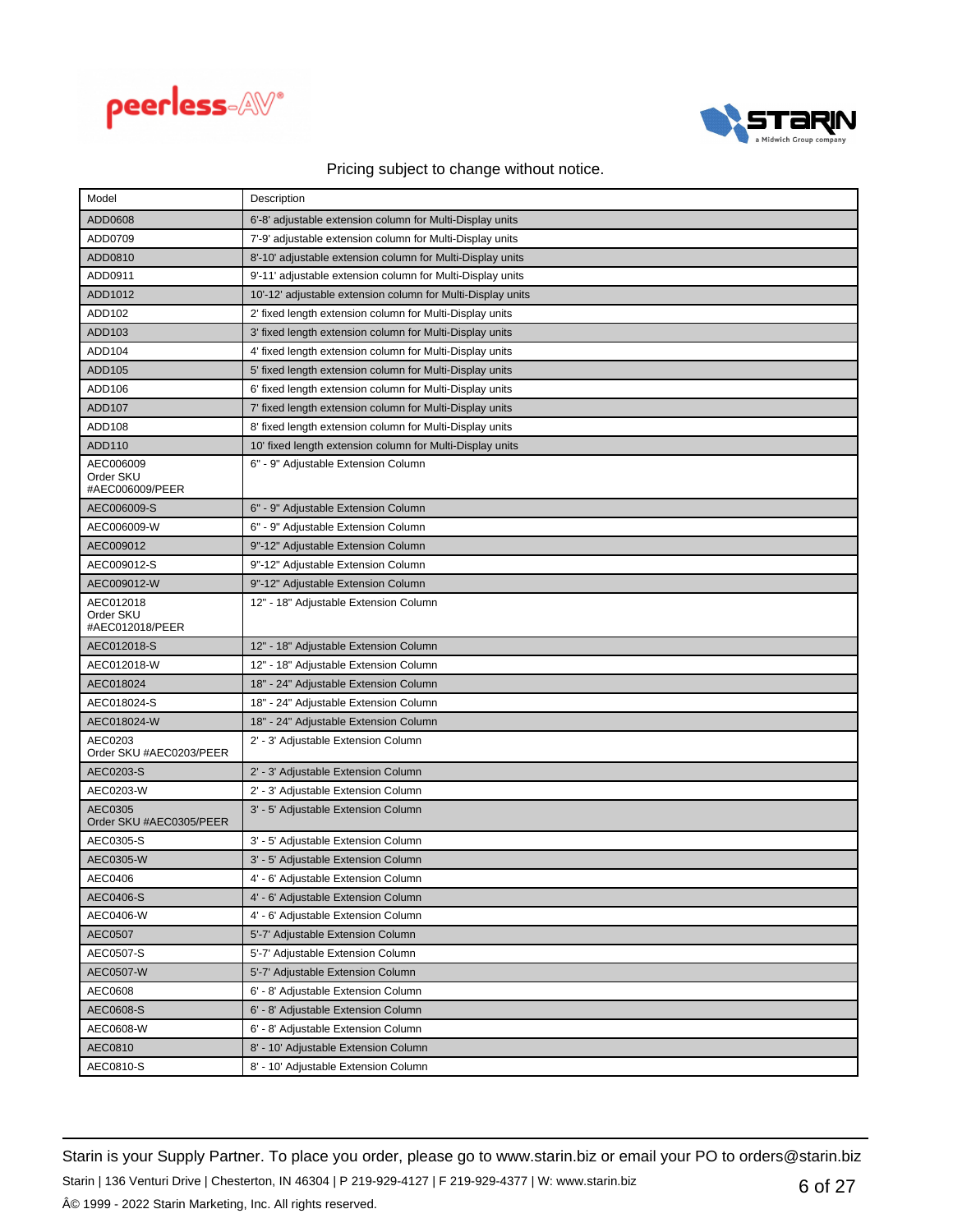



| Model                                   | Description                                                                                               |
|-----------------------------------------|-----------------------------------------------------------------------------------------------------------|
| AEC0810-W                               | 8' - 10' Adjustable Extension Column                                                                      |
| AEC1012                                 | 10' - 12' Adjustable Extension Column                                                                     |
| AEC1012-S                               | 10' - 12' Adjustable Extension Column                                                                     |
| AEC1012-W                               | 10' - 12' Adjustable Extension Column                                                                     |
| AV-VSP1                                 | 2U Vented Seal Panel                                                                                      |
| BM-5001U                                | Optoma Univ Projector Ceiling Mount                                                                       |
| <b>BM-5005A</b>                         | Optoma 12 -18 Extension Column                                                                            |
| <b>CM50</b>                             | Corner Mounting Accessory for 32" - 50" flat panel screens. Requires flat or tilt wall mount              |
| <b>CM60</b>                             | Corner Mounting Accessory for 40" - 60" flat panel screens. Requires flat or tilt wall mount              |
| CM850                                   | Corner Mount with SP850-UNL for 32" - 58" flat panel screens                                              |
| <b>CMAL</b>                             | Large Round Column Mount for Digital Signage Displays                                                     |
| <b>CMJ450</b>                           | Suspended ceiling plate                                                                                   |
| <b>CMJ453</b>                           | Variable Position Suspended Ceiling Kit                                                                   |
| CMJ470W                                 | Ceiling Plate for Structural Ceiling or Wood Joist, 16" centers                                           |
| <b>CMJ500R1</b>                         | Lightweight Adjustable Suspended Ceiling Plate                                                            |
| <b>CMR410</b>                           | 7" Security Camera Mount                                                                                  |
| <b>DCS200</b>                           | Structural Ceiling Adapter with Stress Decoupler                                                          |
| <b>DCS400</b><br>Order SKU #DCS400/PEER | Multi-Display Structural Ceiling Adapter with Stress Decoupler                                            |
| <b>DCT100</b>                           | Truss Ceiling Adapter with Stress Decoupler                                                               |
| <b>DCT300</b>                           | Multi-Display Truss Ceiling Adapter with Stress Decoupler                                                 |
| <b>DCT500</b>                           | Multi-Display I-Beam Clamp (fits beams 7"-12" wide, .25" - 1" thick)                                      |
| DCT600                                  | Multi-Display I-Beam Clamp (fits beams 15-19.5" wide, 1.5" - 2" thick)                                    |
| <b>DCT800</b>                           | Multi-Display I-Beam Clamp (fits beams 7-12" wide, 2.5" -3" thick)                                        |
| <b>DCT900</b>                           | Multi-Display I-Beam Clamp (fits beams 4"-7" wide, 2.5" - 3" thick)                                       |
| DEW-JJ05                                | Portable Audio Cable 3.5mm jack plug to 3.5mm jack plug (16' long) NEW!                                   |
| <b>DS25</b>                             | DVD/VCR Mount for Designer Series                                                                         |
| <b>DS35</b>                             | DVD/VCR Mount for Classic, Designer, Multi-Display, SWM 310/314/334 mounts                                |
| <b>DS40</b>                             | DVD/VCR Mount for Classic, Designer, Multi-Display, SWM 310/314/334 mounts                                |
| <b>DS45</b>                             | oSHPD Structural Ceiling Plate for Jumbo Mounts, 16" centers                                              |
| ECMU-01-C                               | 1' Wind Rated Concrete Ceiling Tilt Mount for 32" - 65" Outdoor Flat Panel Displays - Wind Rated to 90mph |
| <b>ECMU-01-I</b>                        | 1' Wind Rated I-beam Tilt Mount for 32" - 65" Outdoor Flat Panel Displays - Wind Rated to 90mph           |
| ECMU-03-C-S                             | 3' Wind Rated Concrete Ceiling Tilt Mount for 32" - 65" Outdoor Flat Panel Displays - Wind Rated to 90mph |
| EDS-VW765-LAND                          | Outdoor SmartMount Full Service Video Wall Mount - Landscape For 40" to 65" Displays                      |
| EPA762PU                                | Outdoor Wall Mount for 42-75" TV's                                                                        |
| EPT630                                  | Outdoor Tilt Wall Mount for 22" to 40" TV's                                                               |
| EPT650                                  | Universal Outdoor Tilt Wall Mount for 32"-55" Flat Panel Displays                                         |
| ESF655P                                 | Outdoor Universal Flat Wall Moubnt fof 42" to 55" - Portrait                                              |
| <b>ESF686</b>                           | Outdoor Flat Wall Mount for XHB652 and UV862                                                              |
| ESHV10                                  | <b>AV Shelf Single</b>                                                                                    |
| ESHV10-S1                               | SGL AV WL SHF SINGLE UNIT IN BOX                                                                          |
| ESHV20                                  | AV Shelf Single w Glass                                                                                   |
| <b>ESHV20-S1</b>                        | SGL AV GLS SHF SINGLE UNIT IN BOX                                                                         |
| ESHV30                                  | AV Shelf Double w Glass                                                                                   |
| ESHV30-S1                               | DUL AV GLS SHF SINGLE UNIT IN BOX                                                                         |
| EST655P                                 | Outdoor Universal Tilting Mount - Portrait                                                                |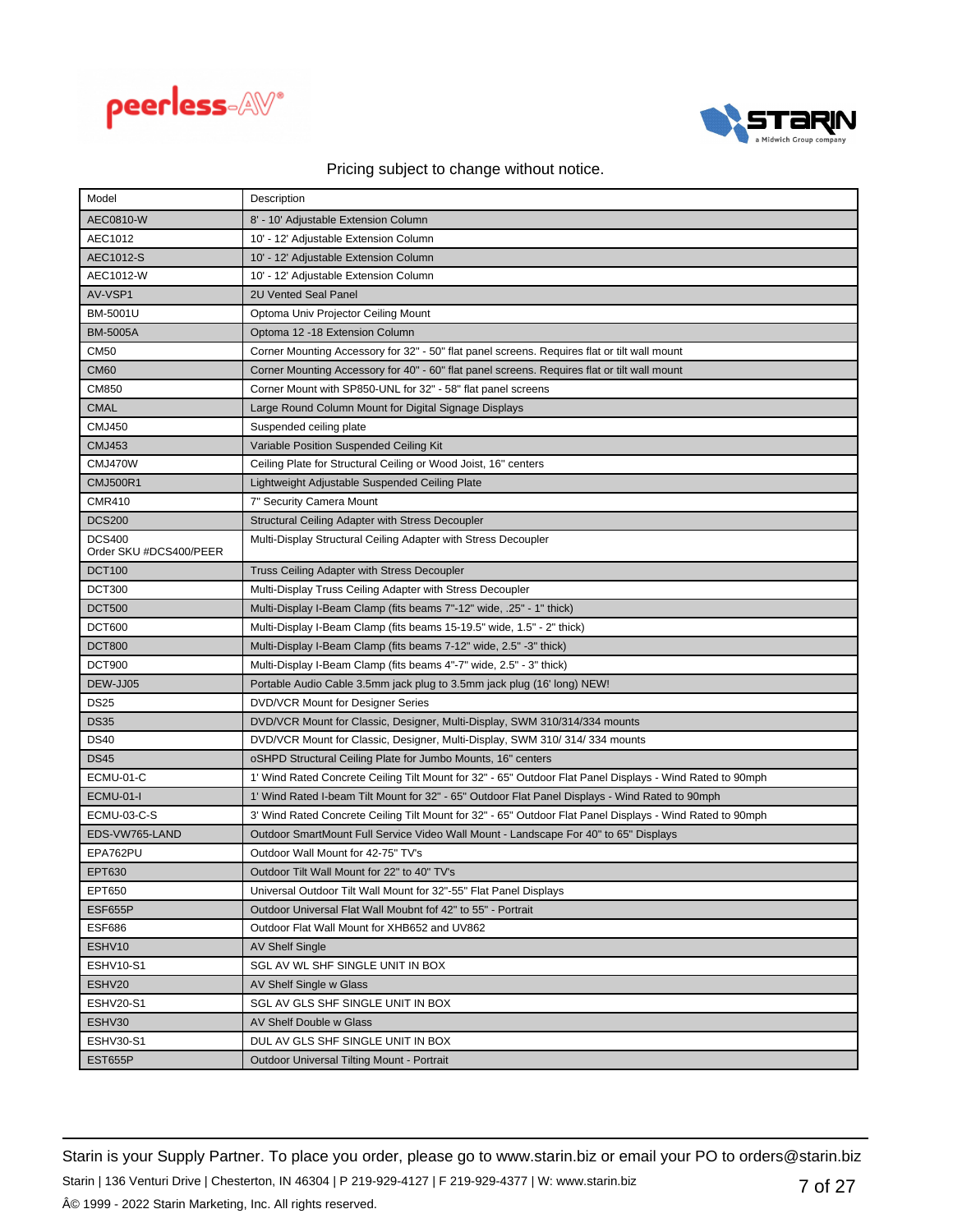



| Model            | Description                                                                                 |
|------------------|---------------------------------------------------------------------------------------------|
| <b>ETALU</b>     | ETX UNIV FMPLUS 42-75" NONSEC                                                               |
| EWL-OH46F        | Outdoor Tilt Wall Mount for Samsung OH46F Landscape                                         |
| EWL-OH55F        | Outdoor Tilt Wall Mount for Samsung OH55F Landscape                                         |
| EWL-OH75F        | Outdoor Tilt Wall Mount for Samsung OH75F Landscape                                         |
| EWL-OH85F        | Outdoor Tilt Wall Mount for Samsung OH85F Landscape                                         |
| EWL-55XE4F       | Outdoor Tilt Wall Mount for LG 55XE4F, Landscape                                            |
| EWL-49XE4F       | Outdoor Tilt Wall Mount for LG 49XE4F, Landscape                                            |
| ETT2X2           | ETX V200 TILT BLK 22-43 NONSEC                                                              |
| ETF2X2           | ETX V200 FLAT BLK 22-43 NONSEC                                                              |
| <b>EWMU</b>      | Wind Rated Tilt Wall Mount for 32" - 65" Outdoor Flat Panel Displays - Wind Rated to 110mph |
| EWMU-S           | Wind Rated Tilt Wall Mount for 32" - 65" Outdoor Flat Panel Displays - Wind Rated to 110mph |
| EWP-OH46F        | Outdoor Tilt Wall Mount for Samsung OH46F Portrait                                          |
| EWP-OH55F        | Outdoor Tilt Wall Mount for Samsung OH55F Portrait                                          |
| EWP-OH85F        | Outdoor Tilt Wall Mount for Samsung OH85F Portrait                                          |
| EWP-55XE4F       | Outdoor Tilt Wall Mount for LG 55XE4F, Portrait                                             |
| EWP-49XE4F       | Outdoor Tilt Wall Mount for LG 49XE4F, Portrait                                             |
| <b>EXT002</b>    | <b>Flush Mount Tube</b>                                                                     |
| EXT006-AB        | Fixed Extension Column (6", Black, Anti-microbial)                                          |
| <b>EXT006-AW</b> | Fixed Extension Column (6", White)                                                          |
| <b>EXT006S</b>   | Fixed Extension Column (6", Silver)                                                         |
| <b>EXT006-W</b>  | 6" Fixed Extension Column                                                                   |
| EXT018-AB        | Fixed Extension Column, 18" length                                                          |
| EXT018-AW        | Fixed Extension Column, 18" length                                                          |
| <b>EXT018S</b>   | Fixed Extension Column, 18" length                                                          |
| <b>EXT018-W</b>  | 18" Fixed Extension Column                                                                  |
| <b>EXT101-AB</b> | Fixed Extension Column, 1' length                                                           |
| <b>EXT101-AW</b> | Fixed Extension Column, 1' length                                                           |
| <b>EXT101-W</b>  | 1' Fixed Extension Column                                                                   |
| <b>EXT102-AB</b> | Fixed Extension Column, 2' length                                                           |
| <b>EXT102-AW</b> | Fixed Extension Column, 2' length                                                           |
| <b>EXT102S</b>   | Fixed Extension Column, 2' length                                                           |
| <b>EXT102-W</b>  | 2' Fixed Extension Column                                                                   |
| <b>EXT103-AB</b> | Fixed Extension Column, 3' length                                                           |
| <b>EXT103-AW</b> | Fixed Extension Column, 3' length                                                           |
| <b>EXT103S</b>   | Fixed Extension Column, 3' length                                                           |
| <b>EXT103-W</b>  | 3' Fixed Extension Column                                                                   |
| <b>EXT104-AB</b> | Fixed Extension Column, 4' length                                                           |
| <b>EXT104-AW</b> | Fixed Extension Column, 4' length                                                           |
| <b>EXT104S</b>   | Fixed Extension Column, 4' length                                                           |
| <b>EXT104-W</b>  | 4' Fixed Extension Column                                                                   |
| <b>EXT105-AB</b> | Fixed Extension Column, 5' length                                                           |
| <b>EXT105-AW</b> | Fixed Extension Column, 5' length                                                           |
| <b>EXT105S</b>   | Fixed Extension Column, 5' length                                                           |
| <b>EXT105-W</b>  | 5' Fixed Extension Column                                                                   |
| <b>EXT106-AB</b> | Fixed Extension Column, 6' length                                                           |
| <b>EXT106-AW</b> | Fixed Extension Column, 6' length                                                           |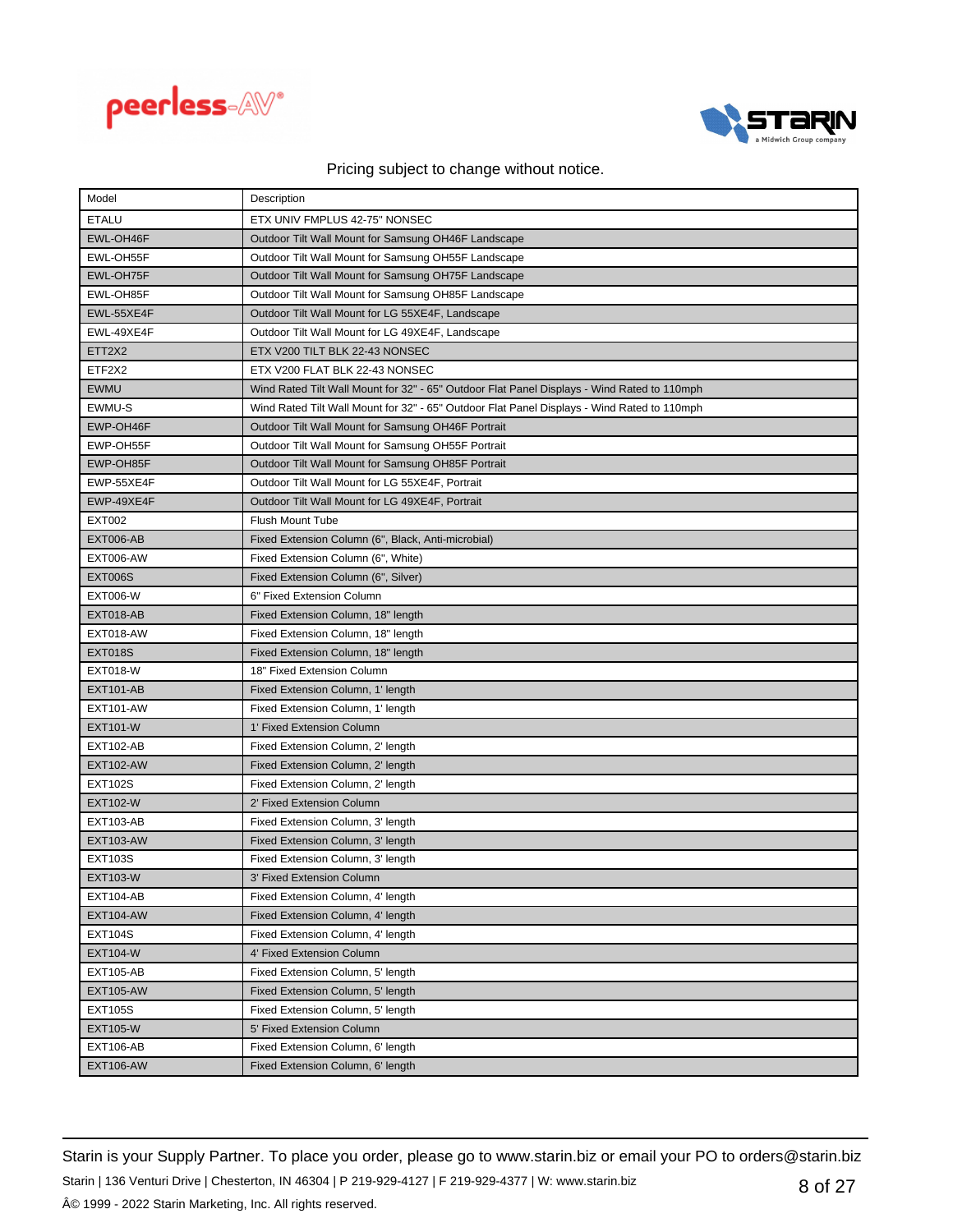



| Model                    | Description                                                                                 |
|--------------------------|---------------------------------------------------------------------------------------------|
| <b>EXT106S</b>           | Fixed Extension Column, 6' length                                                           |
| <b>EXT106-W</b>          | 6' Fixed Extension Column                                                                   |
| <b>EXT107-AB</b>         | Fixed Extension Column, 7' length                                                           |
| <b>EXT107-AW</b>         | Fixed Extension Column, 7' length                                                           |
| <b>EXT107-W</b>          | 7' Fixed Extension Column                                                                   |
| <b>EXT108-AB</b>         | Fixed Extension Column, 8' length                                                           |
| <b>EXT108-AW</b>         | Fixed Extension Column, 8' length                                                           |
| <b>EXT108S</b>           | Fixed Extension Column, 8' length                                                           |
| <b>EXT108-W</b>          | 8' Fixed Extension Column                                                                   |
| <b>EXT109-AB</b>         | Fixed Extension Column, 9' length                                                           |
| <b>EXT109-AW</b>         | Fixed Extension Column, 9' length                                                           |
| <b>EXT109S</b>           | Fixed Extension Column, 9' length                                                           |
| <b>EXT109-W</b>          | 9' Fixed Extension Column                                                                   |
| <b>EXT110-AB</b>         | Fixed Extension Column, 10' length                                                          |
| <b>EXT110-AW</b>         | Fixed Extension Column, 10' length                                                          |
| <b>EXT110-W</b>          | 10' Fixed Extension Column                                                                  |
| <b>EXT110S</b>           | EXT110S-10' FIXED EXTENSION COLUMN                                                          |
| FDS-3250                 | <b>FLATPANEL DESKTOP SWIVEL</b>                                                             |
| FLD-UNV                  | UNIV FLAT PANEL LOCKDOWN KIT BLK                                                            |
| FPECMC-01                | Indoor/Outdoor Concrete Ceiling Mount for Protective Enclosure 1 FT                         |
| FPECMC-02                | Indoor/Outdoor Concrete Ceiling Mount for Protective Enclosure 2 FT                         |
| FPECMC-03                | Indoor/Outdoor Concrete Ceiling Mount for Protective Enclosure 3 FT                         |
| FPECMC-04                | Indoor/Outdoor Concrete Ceiling Mount for Protective Enclosure 4 FT                         |
| FPECMI-01                | Indoor/Outdoor I-beam Mount for Protective Enclosure 1 FT                                   |
| FPECMI-02                | Indoor/Outdoor I-beam Mount for Protective Enclosure 2 FT                                   |
| FPECMI-03                | Indoor/Outdoor I-beam Mount for Protective Enclosure 3 FT                                   |
| FPECMI-04                | Indoor/Outdoor I-beam Mount for Protective Enclosure 4 FT                                   |
| FPEPM-05                 | Indoor/Outdoor Pedestal Mount for Protective Enclosure 5 FT                                 |
| FPEPM-06                 | Indoor/Outdoor Pedestal Mount for Protective Enclosure 6 FT                                 |
| FPEPM-08                 | Indoor/Outdoor Pedestal Mount for Protective Enclosure 8 FT                                 |
| <b>FPEWM</b>             | Indoor/Outdoor Tilt Wall Mount for Protective Enclosure                                     |
| FPS-1000                 | FLAT PANEL PULLOUT SWIVEL MNT BLK                                                           |
| FPZ-670                  | Flat Panel Display Stand for 50" - 71" Screens, Single/Back-to-Back Mountable               |
| GC-PS3S                  | Game Console Security Cover for PS3 Slim                                                    |
| <b>GC-UNV</b>            | Tilting wall mount that also houses a game console. VESA 100, 200, 200x100 and PLP          |
| <b>GC-WII</b>            | Game Console Security Cover for Wii                                                         |
| GC-X360S-B               | Game Console Security Cover for Xbox 360                                                    |
| GC-X360S-W               | Game Console Security Cover for Xbox 360                                                    |
| HA746-STB                | Artic. Wall Mount with Set Top Box Cover                                                    |
| HA747PU                  | HOSPITALITY ARTIC WALL MT- NO TILT                                                          |
| <b>HAR775</b>            | UNIV ART MOUNT 50-75+ NONSEC                                                                |
| <b>HAR750</b>            | UNIV ART MOUNT 32-50+ NONSEC                                                                |
| <b>IB40-S</b>            | In-Wall Box for SA730P/SA740P, LCS-KLA models. Articulating Arm Wall Mount sold separately. |
| IB40-W\Model Name #80100 | In-Wall Box for SA730P/SA740P, LCS-KLA models. Articulating Arm Wall Mount sold separately. |
| IBA2AC-W                 | In-wall Metal Box Large w/1 knock out and power outlet for A/V Accessories                  |
| IBA2-W                   | In-wall Metal Box Large w/1 knock out for A/V Accessories                                   |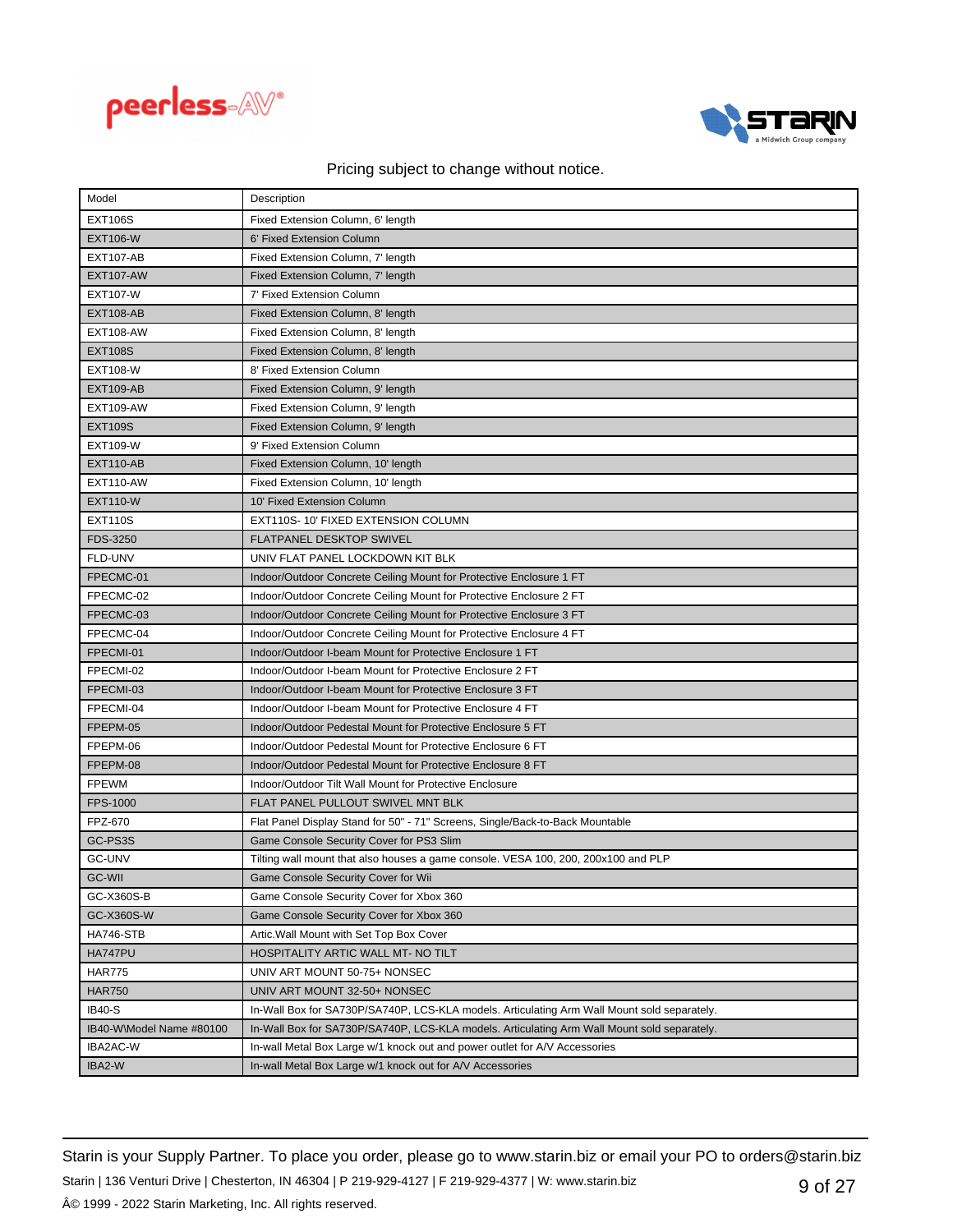



| Model            | Description                                                                                                                                                                    |
|------------------|--------------------------------------------------------------------------------------------------------------------------------------------------------------------------------|
| IBA3-W           | In-wall Metal Box Medium w/1 knock out for A/V Accessories                                                                                                                     |
| <b>IBA3AC</b>    | In-wall Metal Box Medium w/1 knock out and power outlet for A/V Accessories                                                                                                    |
| IBA3AC-W         | In-wall Metal Box Medium w/1 knock out and power outlet for A/V Accessories                                                                                                    |
| IBA4-W           | In-wall Plastic Cable Plate Small, Routes Low Volatage A/V Cables                                                                                                              |
| IBA5-W           | In-wall Plastic Cable Plate w/surge suppressor Small, Routes Low Volatage A/V Cables & Provides AC Power and Surge<br>Suppression                                              |
| <b>IBMP</b>      | In-wall Box Media Plate Accessory                                                                                                                                              |
| <b>IM746P</b>    | In-Wall Articulating Mount For 22" to 47" TV's require PLP                                                                                                                     |
| <b>IM747PU</b>   | ARTICULATING MOUNT W/IN-WALL BOX - 37-65" DISP                                                                                                                                 |
| <b>IM760P</b>    | In-Wall Mount for 32" - 71" Flat Panel Screens with VESA 75/100/200x100/200x200 mounting patterns. Non VESA-<br>compatible screens require PLP model adapter, sold separately. |
| <b>IM760P-S</b>  | In-Wall Mount for 32" - 71" Flat Panel Screens with VESA 75/100/200x100/200x200 mounting patterns. Non VESA-<br>compatible screens require PLP model adapter, sold separately. |
| IM760PU          | Universal In-Wall Mount for 32" - 60" Flat Panel Screens                                                                                                                       |
| <b>IM760PU-S</b> | Universal In-Wall Mount for 32" - 60" Flat Panel Screens                                                                                                                       |
| IM771PU          | Dual Arm Articulating Mount w/ In-wall Box - 42-90 Displays                                                                                                                    |
| <b>IMAL</b>      | Display Adaptor for 12-24.5 wide I-beams                                                                                                                                       |
| <b>IMAM</b>      | Display Adaptor for up to 12 wide I-beams                                                                                                                                      |
| IWB600-2SB       | Whiteboard Wall Mount - Dedicated                                                                                                                                              |
| IWB600-UNIV      | Whiteboard Wall Mount - Universal                                                                                                                                              |
| <b>IWB600-WB</b> | Wall MT for SMARTbrds SB685/SB690                                                                                                                                              |
| <b>IWB680-W</b>  | Touch Panel Mount for 32-80" LCD Displays                                                                                                                                      |
| <b>KIL540</b>    | 40" Landscape Kiosk                                                                                                                                                            |
| KIP655-35D-S     | 55" Portrait Wall Kiosk for up to 3.5in Deep Displays                                                                                                                          |
| KIP655-35D       | 55" Portrait Wall Kiosk for up to 3.5in Deep Displays                                                                                                                          |
| KIP648-35D-S     | 48" Portrait Wall Kiosk for up to 3.5in Deep Displays                                                                                                                          |
| KIP648-35D       | 48" Portrait Wall Kiosk for up to 3.5in Deep Displays                                                                                                                          |
| KIP647-35D-S     | 47" Portrait Wall Kiosk for up to 3.5in Deep Displays                                                                                                                          |
| KIP647-35D       | 47" Portrait Wall Kiosk for up to 3.5in Deep Displays                                                                                                                          |
| KIP646-35D       | 46" Portrait Wall Kiosk for up to 3.5in Deep Displays                                                                                                                          |
| KIP642-35D-S     | 42" Portrait Wall Kiosk for up to 3.5in Deep Displays                                                                                                                          |
| KIP642-35D       | 42" Portrait Wall Kiosk for up to 3.5in Deep Displays                                                                                                                          |
| KIP640-35D-S     | 40" Portrait Wall Kiosk for up to 3.5in Deep Displays                                                                                                                          |
| KIP640-35D       | 40" Portrait Wall Kiosk for up to 3.5in Deep Displays                                                                                                                          |
| KIL655-35D-S     | 55" Landscape Wall Kiosk for up to 3.5in Deep Displays                                                                                                                         |
| KIL655-35D       | 55" Landscape Wall Kiosk for up to 3.5in Deep Displays                                                                                                                         |
| KIL648-35D-S     | 48" Landscape Wall Kiosk for up to 3.5in Deep Displays                                                                                                                         |
| KIL648-35D       | 48" Landscape Wall Kiosk for up to 3.5in Deep Displays                                                                                                                         |
| KIL647-35D-S     | 47" Landscape Wall Kiosk for up to 3.5in Deep Displays                                                                                                                         |
| KIL647-35D       | 47" Landscape Wall Kiosk for up to 3.5in Deep Displays                                                                                                                         |
| KIL646-35D-S     | 46" Landscape Wall Kiosk for up to 3.5in Deep Displays                                                                                                                         |
| KIL646-35D       | 46" Landscape Wall Kiosk for up to 3.5in Deep Displays                                                                                                                         |
| KIL642-35D-S     | 42" Landscape Wall Kiosk for up to 3.5in Deep Displays                                                                                                                         |
| KIL640-35D-S     | 40" Landscape Wall Kiosk for up to 3.5in Deep Displays                                                                                                                         |
| KIL640-35D       | 40" Landscape Wall Kiosk for up to 3.5in Deep Displays                                                                                                                         |
| <b>KIP755-S</b>  | 55" Portrait In-Wall Kiosk                                                                                                                                                     |
| <b>KIP748-S</b>  | 48" Portrait In-Wall Kiosk                                                                                                                                                     |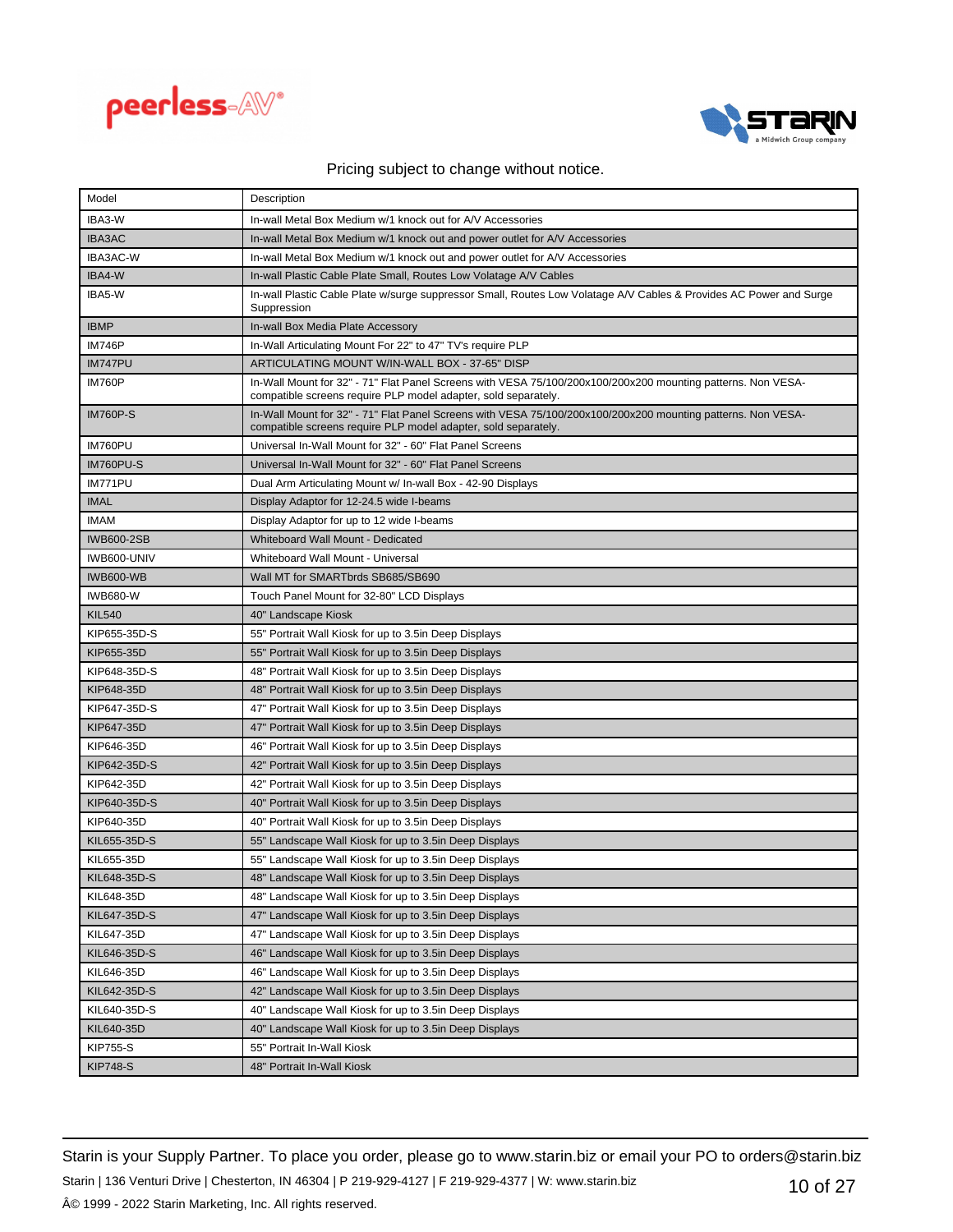



| Model             | Description                            |
|-------------------|----------------------------------------|
| <b>KIP748</b>     | 48" Portrait In-Wall Kiosk             |
| <b>KIP747-S</b>   | 47" Portrait In-Wall Kiosk             |
| <b>KIP747</b>     | 47" Portrait In-Wall Kiosk             |
| <b>KIP746-S</b>   | 46" Portrait In-Wall Kiosk             |
| <b>KIP746</b>     | 46" Portrait In-Wall Kiosk             |
| <b>KIP742-S</b>   | 42" Portrait In-Wall Kiosk             |
| <b>KIP742</b>     | 42" Portrait In-Wall Kiosk             |
| <b>KIP740</b>     | 40" Portrait In-Wall Kiosk             |
| <b>KIL755-S</b>   | 55" Landscape In-Wall Kiosk            |
| <b>KIL755</b>     | 55" Landscape In-Wall Kiosk            |
| <b>KIL748-S</b>   | 48" Landscape In-Wall Kiosk            |
| <b>KIL748</b>     | 48" Landscape In-Wall Kiosk            |
| <b>KIL747-S</b>   | 47" Landscape In-Wall Kiosk            |
| <b>KIL747</b>     | 47" Landscape In-Wall Kiosk            |
| <b>KIL746-S</b>   | 46" Landscape In-Wall Kiosk            |
| <b>KIL746</b>     | 46" Landscape In-Wall Kiosk            |
| <b>KIL742-S</b>   | 42" Landscape In-Wall Kiosk            |
| <b>KIL740-S</b>   | 40" Landscape In-Wall Kiosk            |
| <b>KIL740</b>     | 40" Landscape In-Wall Kiosk            |
| <b>KIP655-S</b>   | 55" Portrait Wall Kiosk                |
| <b>KIP655</b>     | 55" Portrait Wall Kiosk                |
| <b>KIP648-S</b>   | 48" Portrait Wall Kiosk                |
| <b>KIP648</b>     | 48" Portrait Wall Kiosk                |
| <b>KIP647-S</b>   | 47" Portrait Wall Kiosk                |
| <b>KIP647</b>     | 47" Portrait Wall Kiosk                |
| <b>KIP646-S</b>   | 46" Portrait Wall Kiosk                |
| <b>KIP642-S</b>   | 42" Portrait Wall Kiosk                |
| <b>KIP642</b>     | 42" Portrait Wall Kiosk                |
| KIP640-S          | 40" Portrait Wall Kiosk                |
| <b>KIP640</b>     | 40" Portrait Wall Kiosk                |
| <b>KIL655-S</b>   | 55" Landscape On-Wall Kiosk            |
| <b>KIL655</b>     | 55" Landscape On-Wall Kiosk            |
| <b>KIL648-S</b>   | 48" Landscape On-Wall Kiosk            |
| <b>KIL648</b>     | 48" Landscape On-Wall Kiosk            |
| <b>KIL647-S</b>   | 47" Landscape Wall Kiosk               |
| <b>KIL646-S</b>   | 46" Landscape Wall Kiosk               |
| <b>KIL646</b>     | 46" Landscape Wall Kiosk               |
| <b>KIL642-S</b>   | 42" Landscape Wall Kiosk               |
| <b>KIL642</b>     | 42" Landscape Wall Kiosk               |
| <b>KIL640-S</b>   | 40" Landscape Wall Kiosk               |
| <b>KIL640</b>     | 40" Landscape Wall Kiosk               |
| <b>KIP586-4LG</b> | Four Sided Portrait-in-Portrait Kiosk  |
| KIP586-3LG        | Three Sided Portrait-in-Portrait Kiosk |
| <b>KIP586-2LG</b> | Two Sided Portrait-in-Portrait Kiosk   |
| KIP586-1LG        | One Sided Portrait-in-Portrait Kiosk   |
| <b>KIL555-S</b>   | 55" Landscape Kiosk                    |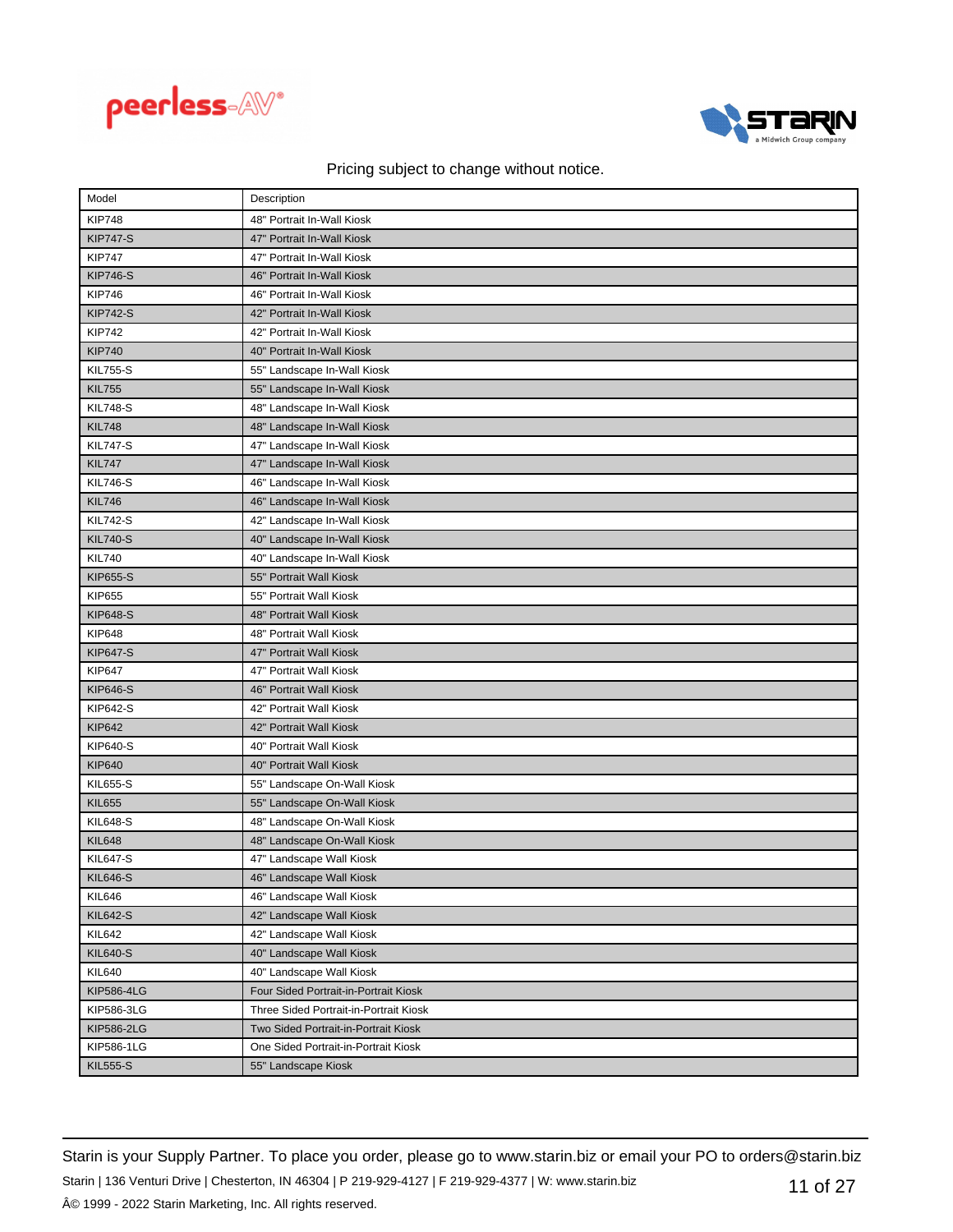



| Model            | Description                                            |
|------------------|--------------------------------------------------------|
| <b>KIL555</b>    | 55" Landscape Kiosk                                    |
| <b>KIL547-S</b>  | 47" Landscape Kiosk                                    |
| <b>KIL547</b>    | 47" Landscape Kiosk                                    |
| <b>KIL546-S</b>  | 46" Landscape Kiosk                                    |
| <b>KIL542-S</b>  | 42" Landscape Kiosk                                    |
| <b>KIL542</b>    | 42" Landscape Kiosk                                    |
| <b>KIL540-S</b>  | 40" Landscape Kiosk                                    |
| KIL642-35D       | 42" Landscape Wall Kiosk for up to 3.5in Deep Displays |
| <b>KIP755</b>    | 55" Portrait In-Wall Kiosk                             |
| <b>KIP740-S</b>  | 40" Portrait In-Wall Kiosk                             |
| <b>KIL742</b>    | 42" Landscape In-Wall Kiosk                            |
| <b>KIP646</b>    | 46" Portrait Wall Kiosk                                |
| <b>KIL647</b>    | 47" Landscape Wall Kiosk                               |
| <b>KIL546</b>    | 46" Landscape Kiosk                                    |
| <b>KIL543</b>    | 43" Landscape Kiosk                                    |
| <b>KIL543-S</b>  | 43" Landscape Kiosk                                    |
| <b>KIL547-W</b>  | 47" Landscape Kiosk in White                           |
| <b>KIL548</b>    | 48" Landscape Kiosk                                    |
| <b>KIL548-S</b>  | 48" Landscape Kiosk                                    |
| <b>KIL549</b>    | 49" Landscape Kiosk                                    |
| <b>KIL549-S</b>  | 49" Landscape Kiosk                                    |
| <b>KIL643</b>    | 43" Landscape Wall Kiosk                               |
| KIL643-35D       | 43" Landscape Wall Kiosk - 3.5" Deep Display           |
| KIL643-35D-S     | 43" Landscape Wall Kiosk - 3.5" Deep Display           |
| <b>KIL643-S</b>  | 43" Landscape Wall Kiosk                               |
| <b>KIL649</b>    | 49" Landscape On-Wall Kiosk                            |
| KIL649-35D       | 49" Landscape Wall Kiosk - 3.5" Deep Display           |
| KIL649-35D-S     | 49" Landscape Wall Kiosk - 3.5" Deep Display           |
| <b>KIL649-S</b>  | 49" Landscape On-Wall Kiosk                            |
| KIL655-35D-B-HEX | KIL655-35D-B with Hex Screw Locks                      |
| <b>KIL743</b>    | 43" Landscape In-Wall Kiosk                            |
| <b>KIL743-S</b>  | 43" Landscape In-Wall Kiosk                            |
| <b>KIL749</b>    | 49" Landscape In-Wall Kiosk                            |
| <b>KIL749-S</b>  | 49" Landscape In-Wall Kiosk                            |
| <b>KILH540</b>   | 40" Landscape Kiosk                                    |
| <b>KILH540-S</b> | 40" Landscape Kiosk                                    |
| <b>KILH542</b>   | 42" Landscape Kiosk                                    |
| <b>KILH542-S</b> | 42" Landscape Kiosk                                    |
| KILH543          | 43" Landscape Kiosk                                    |
| <b>KILH543-S</b> | 43" Landscape Kiosk                                    |
| <b>KILH546</b>   | 46" Landscape Kiosk                                    |
| <b>KILH546-S</b> | 46" Landscape Kiosk                                    |
| KILH546-W        | 46" Landscape Kiosk                                    |
| <b>KILH547</b>   | 47" Landscape Kiosk                                    |
| <b>KILH547-S</b> | 47" Landscape Kiosk                                    |
| <b>KILH548</b>   | 48" Landscape Kiosk                                    |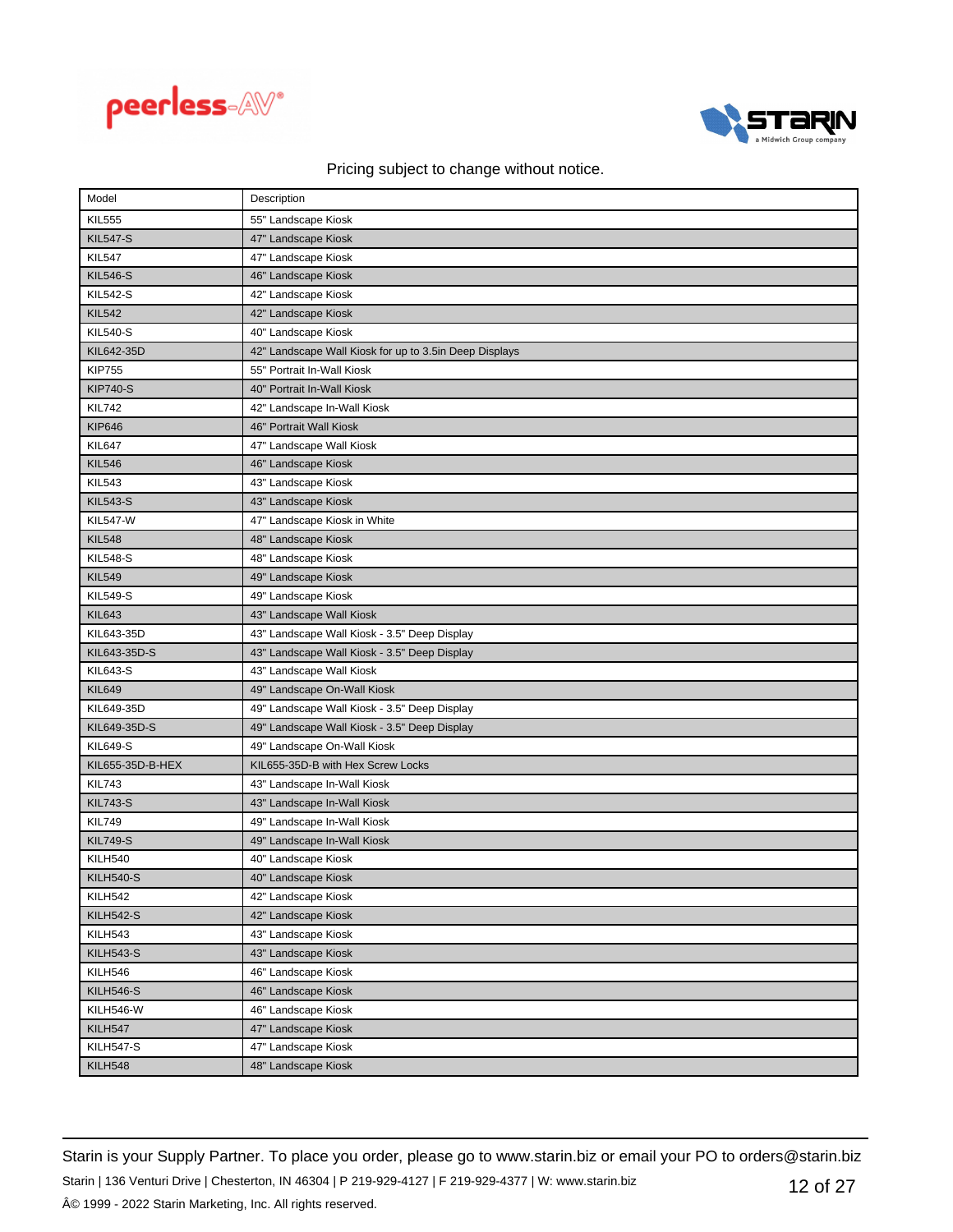



| Model              | Description                                                  |
|--------------------|--------------------------------------------------------------|
| <b>KILH548-S</b>   | 48" Landscape Kiosk                                          |
| <b>KILH549</b>     | 49" Landscape Kiosk                                          |
| <b>KILH549-S</b>   | 49" Landscape Kiosk                                          |
| <b>KILH550</b>     | 50" Landscape Kiosk                                          |
| <b>KILH550-S</b>   | 50" Landscape Kiosk                                          |
| <b>KILH555</b>     | 55" Landscape Kiosk                                          |
| <b>KILH555-S</b>   | 55" Landscape Kiosk                                          |
| KIP586-1LG-S       | Single Sided Portrait-in-Portrait Kiosk                      |
| KIP586-1LG-W       | Single Sided LG Ultra Stretch Kiosk                          |
| KIP586-2LG-S       | Two Sided Portrait-in-Portrait Kiosk                         |
| KIP586-2LG-W       | Dual Sided LG Ultra Stretch Kiosk                            |
| KIP586-3LG-S       | Three Sided Portrait-in-Portrait Kiosk                       |
| KIP586-3LG-W       | Three Sided LG Ultra Stretch Kiosk                           |
| KIP586-4LG-S       | Four Sided Portrait-in-Portrait Kiosk                        |
| KIP586-4LG-W       | Four Sided LG Ultra Stretch Kiosk                            |
| <b>KIP588-1LG</b>  | Single Sided Portrait-in-Portrait Kiosk                      |
| <b>KIP588-2LG</b>  | Two Sided Portrait-in-Portrait Kiosk                         |
| <b>KIP588-3LG</b>  | Three Sided Portrait-in-Portrait Kiosk                       |
| <b>KIP588-4LG</b>  | Four Sided Portrait-in-Portrait Kiosk                        |
| <b>KIP643</b>      | 43" Portrait Wall Kiosk                                      |
| KIP643-35D         | 43" Portrait Wall Kiosk - 3.5" Deep Display                  |
| KIP643-35D-S       | 43" Portrait Wall Kiosk - 3.5" Deep Display                  |
| KIP643-S           | 43" Portrait Wall Kiosk                                      |
| KIP648-S-28D       | 48" Portrait On-Wall Kiosk to Accommodate 2.85" Deep Display |
| <b>KIP649</b>      | 49" Portrait On-Wall Kiosk                                   |
| KIP649-35D         | 49" Portrait Wall Kiosk - 3.5" Deep Display                  |
| KIP649-35D-S       | 49" Portrait Wall Kiosk - 3.5" Deep Display                  |
| <b>KIP649-S</b>    | 49" Portrait On-Wall Kiosk                                   |
| <b>KIP742-W</b>    | 42" Portrait In-Wall Kiosk                                   |
| <b>KIP743</b>      | 43" Portrait In-Wall Kiosk                                   |
| <b>KIP743-S</b>    | 43" Portrait In-Wall Kiosk                                   |
| <b>KIP749</b>      | 49" Portrait In-Wall Kiosk                                   |
| <b>KIP749-S</b>    | 49" Portrait In-Wall Kiosk                                   |
| <b>KIPC2540</b>    | 40" Curve Totem/Portrait Kiosk                               |
| <b>KIPC2540B</b>   | 40" Curve Totem/Portrait Back-to-Back Kiosk                  |
| KIPC2540B-3        | 40" Curve Totem/Portrait Back-to-Back Kiosk                  |
| <b>KIPC2540B-S</b> | 40" Curve Totem/Portrait Back-to-Back Kiosk                  |
| <b>KIPC2540-S</b>  | 40" Curve Totem/Portrait Kiosk                               |
| <b>KIPC2540S-S</b> | 40" Curve Totem/Portrait Kiosk with Audio                    |
| <b>KIPC2542</b>    | 42" Curve Totem/Portrait Kiosk                               |
| KIPC2542B          | 42" Curve Totem/Portrait Back-to-Back Kiosk                  |
| KIPC2542B-3        | 42" Curve Totem/Portrait Back-to-Back Kiosk                  |
| <b>KIPC2542B-S</b> | 42" Curve Totem/Portrait Back-to-Back Kiosk                  |
| KIPC2542B-S-3      | 42" Curve Totem/Portrait Back-to-Back Kiosk                  |
| <b>KIPC2542-S</b>  | 42" Curve Totem/Portrait Kiosk                               |
| <b>KIPC2543</b>    | 43" Curve Totem/Portrait Kiosk                               |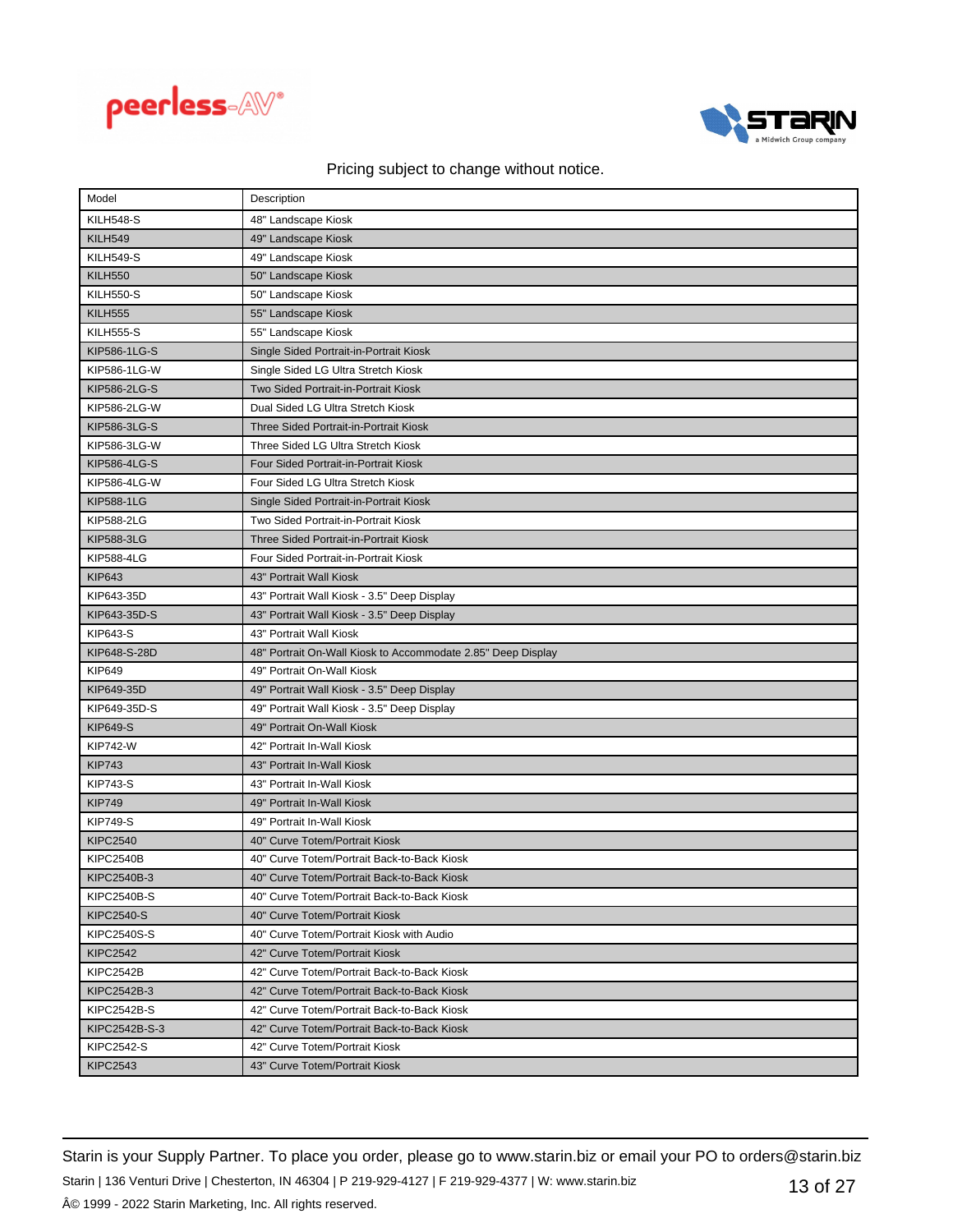



| Model              | Description                                           |
|--------------------|-------------------------------------------------------|
| KIPC2543B          | 43" Curve Totem/Portrait Back-to-Back Kiosk           |
| KIPC2543B-3        | 43" Curve Totem/Portrait Back-to-Back Kiosk           |
| <b>KIPC2543B-S</b> | 43" Curve Totem/Portrait Back-to-Back Kiosk           |
| KIPC2543B-S-3      | 43" Curve Totem/Portrait Back-to-Back Kiosk           |
| <b>KIPC2543S</b>   | 43" Curve Totem/Portrait Kiosk with Audio             |
| <b>KIPC2546</b>    | 46" Curve Totem/Portrait Kiosk                        |
| KIPC2546B          | 46" Curve Totem/Portrait Back-to-Back Kiosk           |
| KIPC2546B-3        | 46" Curve Totem/Portrait Back-to-Back Kiosk           |
| <b>KIPC2546B-S</b> | 46" Curve Totem/Portrait Back-to-Back Kiosk           |
| KIPC2546B-S-3      | 46" Curve Totem/Portrait Back-to-Back Kiosk           |
| <b>KIPC2546-S</b>  | 46" Curve Totem/Portrait Kiosk                        |
| <b>KIPC2547</b>    | 47" Curve Totem/Portrait Kiosk                        |
| KIPC2547B          | 47" Curve Totem/Portrait Back-to-Back Kiosk           |
| KIPC2547B-3        | 47" Curve Totem/Portrait Back-to-Back Kiosk           |
| <b>KIPC2547B-S</b> | 47" Curve Totem/Portrait Back-to-Back Kiosk           |
| <b>KIPC2547-S</b>  | 47" Curve Totem/Portrait Kiosk                        |
| <b>KIPC2548</b>    | 48" Curve Totem/Portrait Kiosk                        |
| <b>KIPC2548B</b>   | 48" Curve Totem/Portrait Back-to-Back Kiosk           |
| KIPC2548B-3        | 48" Curve Totem/Portrait Back-to-Back Kiosk           |
| <b>KIPC2548B-S</b> | 48" Curve Totem/Portrait Back-to-Back Kiosk           |
| <b>KIPC2548-S</b>  | 48" Curve Totem/Portrait Kiosk                        |
| <b>KIPC2549</b>    | 49" Curve Totem/Portrait Kiosk                        |
| KIPC2549B          | 49" Curve Totem/Portrait Back-to-Back Kiosk           |
| KIPC2549B-3        | 49" Curve Totem/Portrait Back-to-Back Kiosk           |
| <b>KIPC2549B-S</b> | 49" Curve Totem/Portrait Back-to-Back Kiosk           |
| KIPC2549B-S-3      | 49" Curve Totem/Portrait Back-to-Back Kiosk           |
| <b>KIPC2549S</b>   | 49" Curve Totem/Portrait Kiosk with speaker           |
| <b>KIPC2549S-S</b> | 49" Curve Totem/Portrait Kiosk with speaker in silver |
| <b>KIPC2550</b>    | 50" Curve Totem/Portrait Kiosk                        |
| <b>KIPC2550B</b>   | 50" Curve Totem/Portrait Back-to-Back Kiosk           |
| <b>KIPC2550B-S</b> | 50" Curve Totem/Portrait Back-to-Back Kiosk           |
| <b>KIPC2550-S</b>  | 50" Curve Totem/Portrait Kiosk                        |
| <b>KIPC2555</b>    | 55" Curve Totem/Portrait Kiosk                        |
| <b>KIPC2555B</b>   | 55" Curve Totem/Portrait Back-to-Back Kiosk           |
| KIPC2555B-3        | 55" Curve Totem/Portrait Back-to-Back Kiosk           |
| <b>KIPC2555B-S</b> | 55" Curve Totem/Portrait Back-to-Back Kiosk           |
| KIPC2555B-S-3      | 55" Curve Totem/Portrait Back-to-Back Kiosk           |
| <b>KIPC2555C</b>   | 55" Curve Totem/Portrait Kiosk with camera            |
| <b>KIPC2555C-S</b> | 55" Curve Totem/Portrait Kiosk in silver with camera  |
| <b>KIPC2555-S</b>  | 55" Curve Totem/Portrait Kiosk                        |
| <b>KIPC2555-W</b>  | 55" Curve Totem/Portrait Kiosk                        |
| <b>KIPC2565</b>    | 65" Curve Totem/Portrait Kiosk                        |
| KIPC2565B          | 65" Curve Totem/Portrait Back-to-Back Kiosk           |
| KIPC2565B-3        | 65" Curve Totem/Portrait Back-to-Back Kiosk           |
| <b>KIPC2565B-S</b> | 65" Curve Totem/Portrait Back-to-Back Kiosk           |
| KIPC2565B-S-3      | 65" Curve Totem/Portrait Back-to-Back Kiosk           |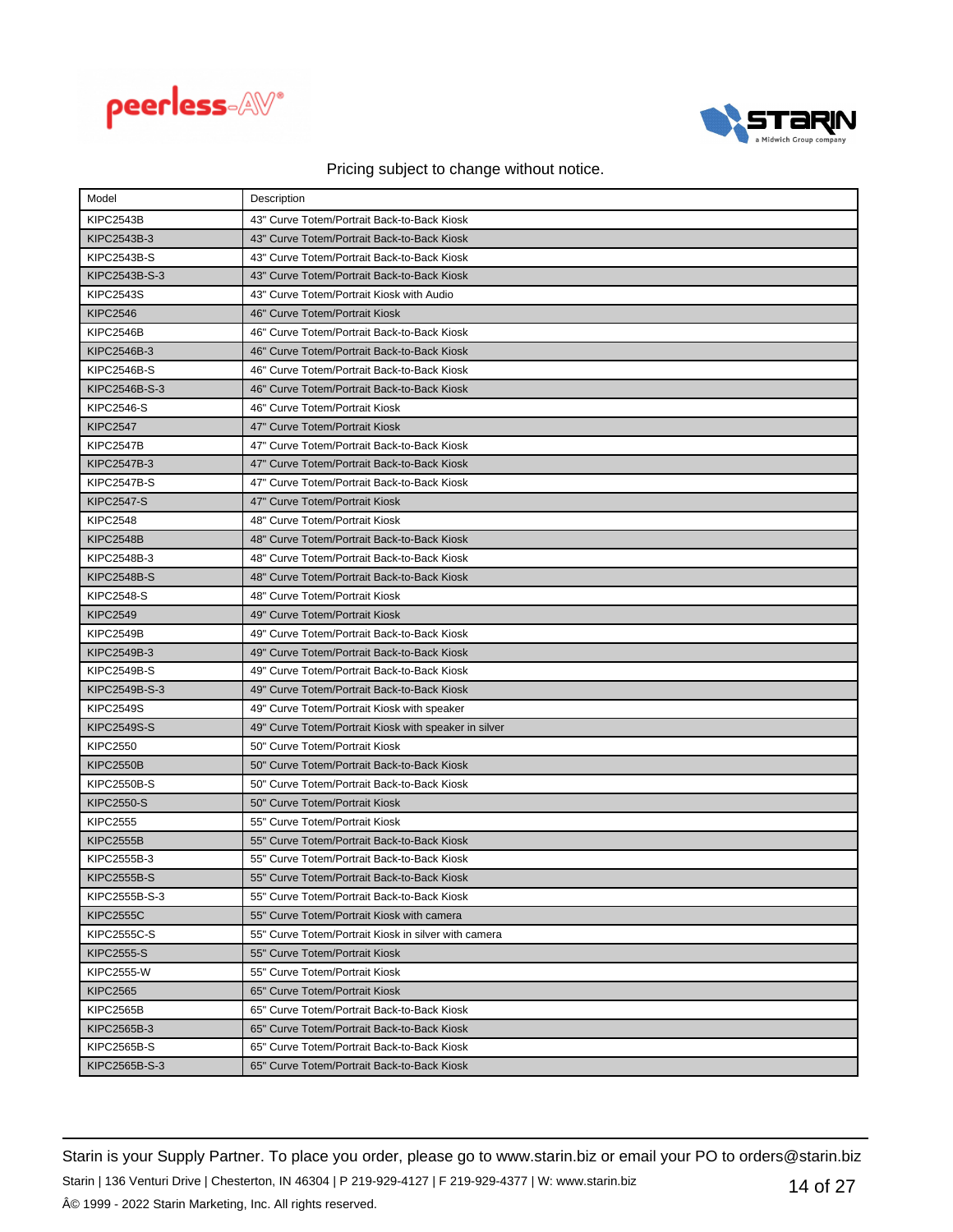



| Model              | Description                                                                  |
|--------------------|------------------------------------------------------------------------------|
| <b>KIPC2565-S</b>  | 65" Curve Totem/Portrait Kiosk                                               |
| KIPC2550B-S-3      | 50 Curve Totem/Portrait Back-to-Back Kiosk                                   |
| KIPC2550B-3        | 50 Curve Totem/Portrait Back-to-Back Kiosk                                   |
| KIPC2549B-WHL      | 49 Portrait Back-to-Back Kiosks With Wheeled Base                            |
| KIPC2548B-S-3      | 48 Curve Totem/Portrait Back-to-Back Kiosk                                   |
| KIPC2547B-S-3      | 47 Curve Totem/Portrait Back-to-Back Kiosk                                   |
| <b>KIPC2542-W</b>  | 42 Curve Totem/Portrait Kiosk                                                |
| <b>KIPC2540-W</b>  | 40 Curve Totem/Portrait Kiosk                                                |
| <b>KIP522-S</b>    | 22 Landscape/Portrait Kiosk                                                  |
| <b>KIP522</b>      | 22 Landscape/Portrait Kiosk                                                  |
| KIPC2549B-S-WHL    | 49 Curve Totem/Portrait Back-to-Back Kiosk With Wheeled Base                 |
| KIPC2555B-3-WHL    | 55 Curve Totem/Portrait Back-to-Back Kiosk With Wheeled Base                 |
| KIPC2555B-S-3-WHL  | 55 Curve Totem/Portrait Back-to-Back Kiosk With Wheeled Base                 |
| KIPC2555-S-WHL     | 55 Curve Totem/Portrait Kiosk With Wheeled Base                              |
| KIPC2555-WHL       | 55 Curve Totem/Portrait Kiosk With Wheeled Base                              |
| <b>KOF546-2OHF</b> | Outdoor Dual Display Menu Board for Samsung OH46F                            |
| <b>KOF555-1XHB</b> | Outdoor Single Display Menu Board for Peerless-AV XHB552                     |
| <b>KLR64255</b>    | Ligature Resistant TV Enclosure for 42 to 55 Flat Panel Screens              |
| KLR62232           | Ligature Resistant TV Enclosure for 22 to 32 Flat Panel Screens              |
| KOF555-1           | Universal 55 Single-Display Outdoor Digital Menu Board                       |
| KOF555-2           | Universal 55 Dual-Display Outdoor Digital Menu Board                         |
| KOF555-3           | Universal 55 Triple-Display Outdoor Digital Menu Board                       |
| KOF-OPT-553BRKTS   | adapter brackets for XHB553                                                  |
| KOF-OPT-ELECTRICAL | Electrical box for KOF555                                                    |
| KOF-OPT-FAN        | Fan option for KOF                                                           |
| KOF-OPT-SHELF      | Shelf for KOF555                                                             |
| KOF-OPT-SPK        | Speaker and mic for KOF555                                                   |
| $LC-100$           | LCD ADPR PLATE KIT VESA 75/100                                               |
| $LCC-18$           | LCD Ceiling Mount, 18" to 30" Adjustable Height                              |
| $LCC-18-C$         | LCD Ceiling Mount with Cable Management Covers, 18" to 30" Adjustable Height |
| LCC-18-CS          | LCD Ceiling Mount with Cable Management Covers, 18" to 30" Adjustable Height |
| <b>LCC-18S</b>     | LCD Ceiling Mount, 18" to 30" Adjustable Height                              |
| $LCC-36$           | LCD Ceiling Mount, 36" to 48" Adjustable Height                              |
| $LCC-36-C$         | LCD Ceiling Mount with Cable Management Covers, 36" to 48" Adjustable Height |
| $LCC-36-CS$        | LCD Ceiling Mount with Cable Management Covers, 36" to 48" Adjustable Height |
| <b>LCC-36S</b>     | LCD Ceiling Mount, 36" to 48" Adjustable Height                              |
| <b>LCT100S</b>     | 100 Series Desktop Mounts NEW!                                               |
| LCT620A            | 620 Series Desktop Mounts NEW!                                               |
| LCT620A-BASE       | Clamp-on Base Acessry for LCT620A                                            |
| LCT620AD           | 620AD Series Desktop Mounts NEW!                                             |
| LCT620AD-G         | Dual Desktop Mount For up to 29" Monitors w/Grommet Base                     |
| LCT620A-G          | Desktop Mount For up to 29" Monitors w/Grommet base                          |
| LCT650SD           | 1X2 Free Standing Universal Desktop Mt - 24-49 Curved Ultra-Wide Monitors    |
| <b>LC-V200</b>     | LCD Adaptor Plate Kit - Convert V100 to V200x100                             |
| <b>LC-V400</b>     | LCD screen adapter plate for VESA 200 x 200 compatible mounting pattern      |
| <b>LCW620A</b>     | 620 Series Wall Mounts NEW!                                                  |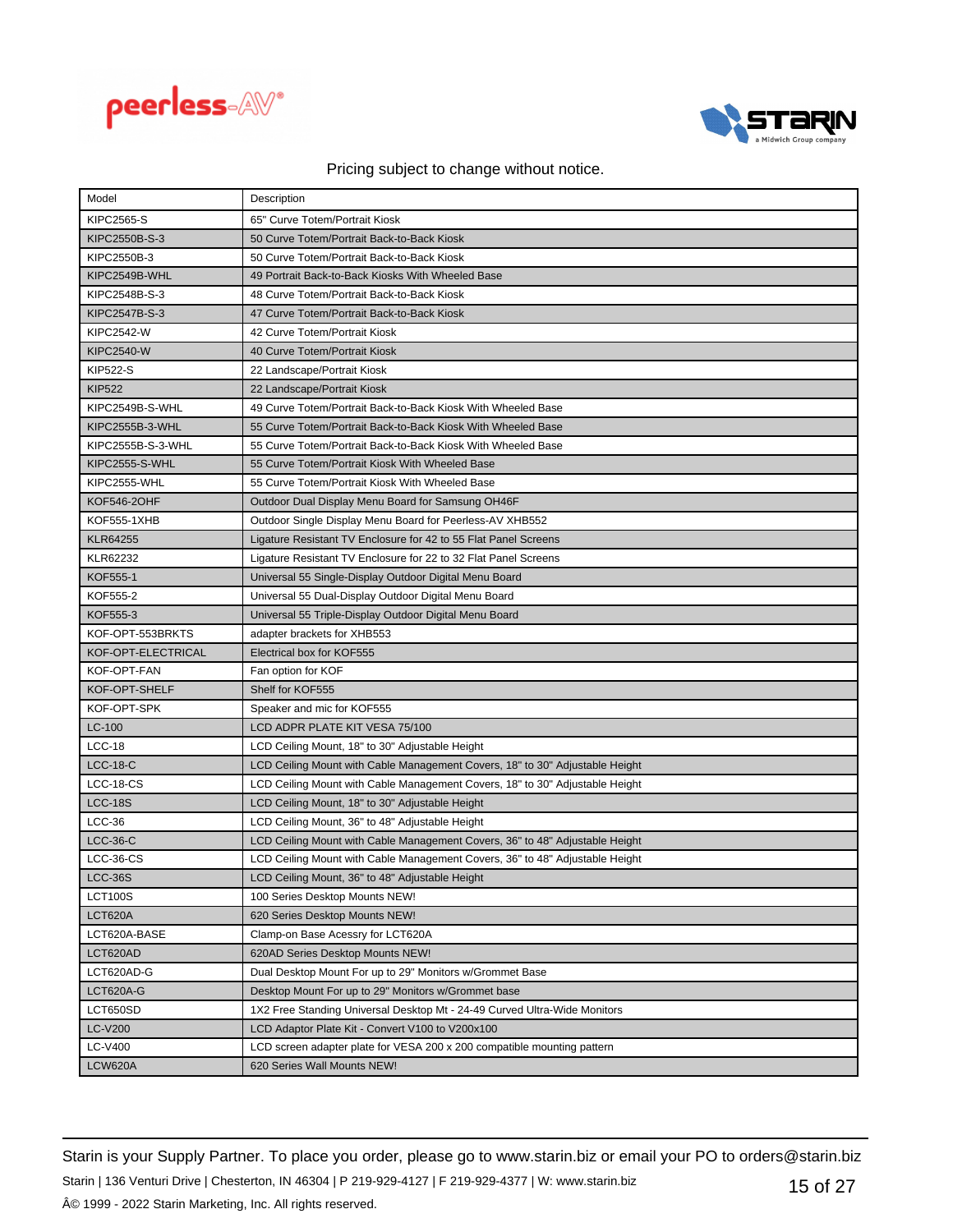



| Model             | Description                                                              |
|-------------------|--------------------------------------------------------------------------|
| LG-WMF86BH        | LG Ultra Stretch Wall Mount - Landscape/Portrait                         |
| LT-320            | FLAT/TILT WALL MOUNT 1X1 2X1                                             |
| <b>MDJ700</b>     | Pipe Structure for "MDJ" Displays, straight 120"                         |
| <b>MDJ701</b>     | Pipe Structure for "MDJ" Displays, curved 120"                           |
| <b>MDJ710</b>     | Pipe Structure for "MDJ" Displays, straight 180"                         |
| <b>MDJ711</b>     | Pipe Structure for "MDJ" Displays, curved 180"                           |
| <b>MDJ720</b>     | Pipe Structure for "MDJ" Displays, straight 240"                         |
| <b>MDJ721</b>     | Pipe Structure for "MDJ" Displays, curved 240"                           |
| MOD-ACAP          | Modular Accessory Caps For MOD Poles                                     |
| MOD-ACF2          | ACCESSORY COVER FOR MOD-CPF2                                             |
| MOD-ASC           | Screen Stacking Clamp                                                    |
| MOD-ATA-W         | <b>Modular Threaded Coupler</b>                                          |
| <b>MOD-ATA</b>    | <b>Modular Threaded Coupler</b>                                          |
| MOD-ASC2          | Dual Pole Screen Stacking Clamp                                          |
| MOD-ASC-W         | <b>SCREEN STACKING CLAMP</b>                                             |
| MOD-ATD-W         | <b>Trim Disc</b>                                                         |
| <b>MOD-AUB</b>    | U-Bolt Adaptor                                                           |
| MOD-AWM2          | Wall Mount Support For Dual Pole                                         |
| MOD-CPC           | <b>Cathedral Ceiling Plate</b>                                           |
| MOD-CPC-W         | <b>Cathedral Ceiling Plate</b>                                           |
| MOD-CPF           | <b>Flat Ceiling Plate</b>                                                |
| MOD-CPF2          | DUAL CEILING PLATE, FLAT, BLACK                                          |
| MOD-CPF-W         | <b>FLAT CEILING PLATE</b>                                                |
| <b>MOD-CPI</b>    | I-Beam Ceiling Plate                                                     |
| MOD-CPI2          | DUAL I-BEAM CEILING PLATE, BLACK                                         |
| MOD-FCS2KIT300    | Mod Dual-Pole Floor-to-Wall Mnt Kit                                      |
| MOD-FCS2KIT300-B  | Mod Dual-Pole Floor-to-Wall Mnt Kit - Blk                                |
| MOD-FCSKIT300-B   | 3M Floor To Ceiling Kit                                                  |
| MOD-FPMD          | Back To Back Display Mount                                               |
| MOD-FPMD2         | DUAL POLE BACK-TO-BACK FLAT PANEL MOUNT                                  |
| MOD-FPMD-W        | FLAT PNL MNT DUAL BACK TO BACKWHT                                        |
| MOD-FPMS          | Single Display Mount                                                     |
| MOD-FPP2          | Dual Pole Floor Plate Pedestal                                           |
| MOD-FPMS2         | DUAL FLAT PANEL MOUNT, SINGLE, BLACK                                     |
| MOD-FPP2KIT200-B  | Mod Dual-Pole Pedestal Mnt Kit - Blk                                     |
| MOD-FPP2KIT200    | Mod Dual-Pole Pedestal Mnt Kit                                           |
| MOD-FPS2KIT150    | Mod Dual-Pole Ceiling Mnt Kit                                            |
| MOD-FPS2KIT150-B  | Modular Dual-Pole Ceiling Mount with 1.5m (4.9') Black Extension Columns |
| MOD-FPMS-W        | SINGLE DISPLAY MOUNT                                                     |
| MOD-FPSKIT100-B   | 1M Flat Panel Display Kit                                                |
| MOD-FPSKIT100-CPF | FLAT PANEL SINGLE SCREEN KIT 1.0M with MOD-CPF                           |
| MOD-FPSKIT150-B   | 1.5M Flat Panel Display Kit                                              |
| MOD-FW2KIT300     | Mod Dual-Pole Floor-to-Wall Mt Kit                                       |
| MOD-FW2KIT300-B   | Mod Dual-Pole Floor-to-Wall Mt Kit - Blk                                 |
| MOD-FPSKIT150-CPF | FLAT PANEL SINGLE SCREEN KIT 1.5M with MOD-CPF                           |
| MOD-MBM           | Mac Mini Mount                                                           |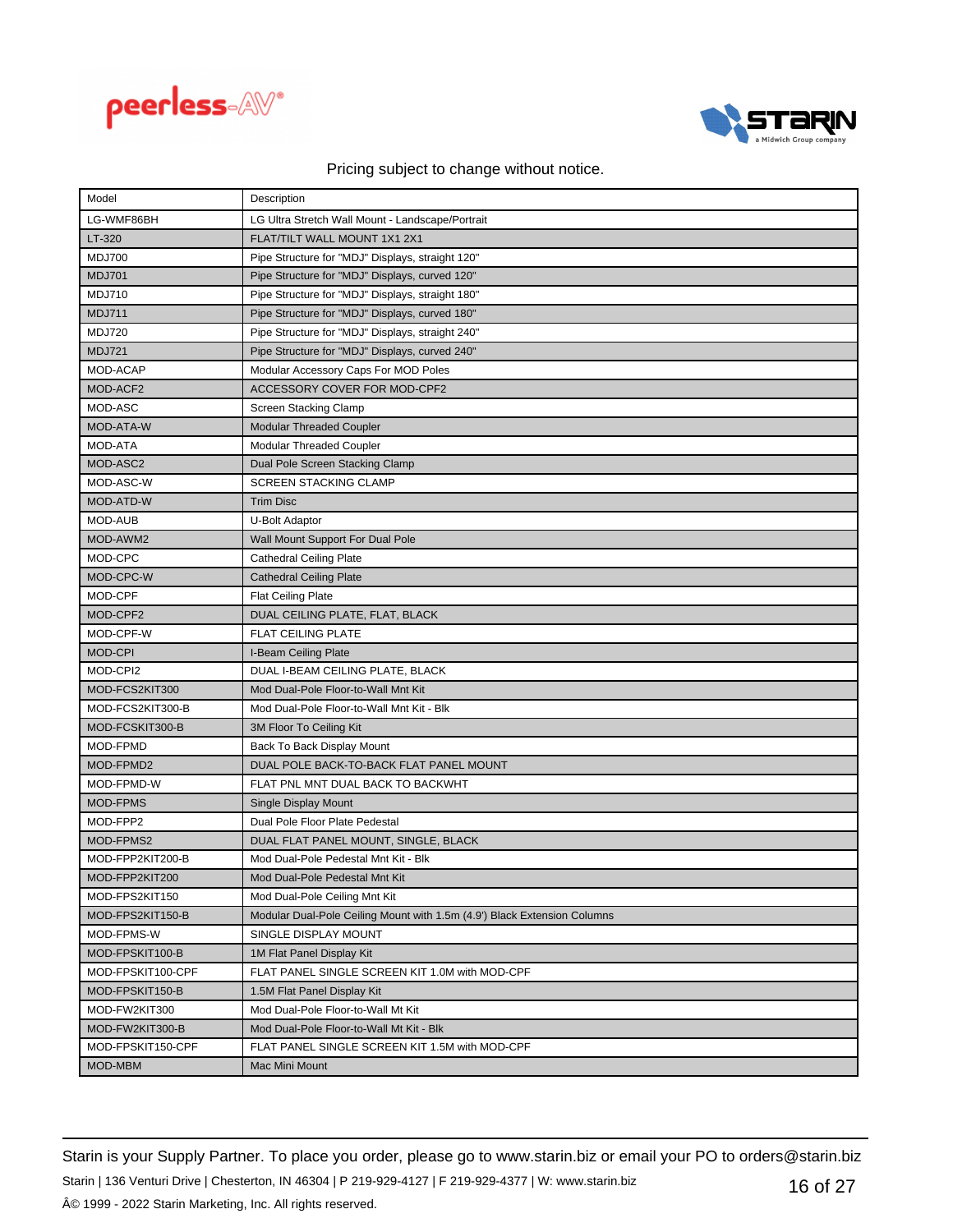



| Model                         | Description                                                           |
|-------------------------------|-----------------------------------------------------------------------|
| MOD-MBL                       | Large Media Storge Accessory                                          |
| MOD-FPSKIT200-CPF             | FLAT PANEL SINGLE SCREEN KIT, 2.0M with MOD-CPF                       |
| MOD-P100-B                    | 1M Extension Pole                                                     |
| <b>MOD-P100-S</b>             | DEV - 50MM EXTENSION POLE - 1.0M SILVER                               |
| MOD-P100-W                    | 50MM EXTENSION POLE - 1.0M WHITE                                      |
| <b>MOD-P150-B</b>             | 1.5M Extension Pole                                                   |
| <b>MOD-P150-W</b>             | 150MM EXTENSION POLE - 1.5M WHITE                                     |
| <b>MOD-P200-B</b>             | 2M Extension Pole                                                     |
| <b>MOD-P200-W</b>             | 200MM EXTENSION POLE - 2.0M WHITE                                     |
| <b>MOD-P300</b>               | <b>3M Extension Pole</b>                                              |
| MOD-P300-B                    | <b>3M Extension Pole</b>                                              |
| MOD-PRGSKIT150                | 1.5M PRGS Ceiling Mount Kit                                           |
| MOD-PRGSKIT100-B              | 1M PRGS Ceiling Mount Kit                                             |
| MOD-PRGSKIT300                | 3M PRGS Ceiling Mount Kit                                             |
| MOD-PRGSKIT150-B              | 1.5M PRGS Ceiling Mount Kit                                           |
| MOD-PRGSKIT300-B              | 3M PRGS Ceiling Mount Kit                                             |
| MOD-PRGSKIT100                | 1M PRGS Ceiling Mount Kit                                             |
| <b>MOD-P300-W</b>             | 300MM EXTENSION POLE - 3.0M WHITE                                     |
| MOD-PJF2KIT150-CPF-B          | 1.5M PJF2-UNV CEILING MOUNT KIT with MOD-CPF, BLACK                   |
| MOD-PJF2KIT150-B              | PJF2-UNV Ceiling Mount w/1.5M (59) Black Pole                         |
| MOD-PJF2KIT100-B              | PJF2-UNV Ceiling Mount w/1M (39) Black Pole                           |
| MOD-PJF2KIT100-CPF-B          | 1M PJF2-UNV CEILING MOUNT KIT with MOD-CPF BLACK                      |
| <b>MOD-UNL</b>                | Large Universal Screen Adaptor                                        |
| MOD-UNL2                      | Dual Pole Universal Screen Adapter                                    |
| MOD-UNM                       | Medium Universal Screen Adaptor                                       |
| MOD-WP2                       | WALL SUPPORT FOR DUAL POLE                                            |
| <b>MSA-101</b>                | Multi-Channel (LCR) Single Speaker Accessory for Flat Panel Mounts    |
| OSUA771PU                     | OLED Articulating Wall Mount for 55-77 Displays                       |
| PA730                         | Peerless Pro Articulating Arm Wall Mount for 10" - 22" LCD Screens    |
| PA740                         | Connector PSM600                                                      |
| PA750                         | ARTICULATING WALL MOUNT 39" - 75"                                     |
| PA762                         | <b>Articulating Wall Mount</b>                                        |
| PA762-UNMH                    | <b>HOSPITALITY ARTIC WALL MOUNT</b>                                   |
| PANA-103MTV                   | Landscape wall mount for 103" Panasonic, tiltable                     |
| Order SKU<br>#PANA103MTV/PEER |                                                                       |
| PANA-85CEIL                   | Landscape ceiling mount for the TH-85PF12U Plasma, tiltable           |
| PANA-85WM                     | Landscape and portrait wall mount for the TH-85PF12U Plasma, tiltable |
| PANA-C84103                   | Flat Panel Floor Cart                                                 |
| PAP250-BARCO1                 | PJR250 Dedicated Adaptor Plate for Barco Projectors                   |
| PAP250-CHRISTIE1              | PJR250 Dedicated Adaptor Plate for Christie Projectors                |
| PAP250-CHRISTIE2              | PJR250 Dedicated Adaptor Plate for Christie Projectors                |
| PAP250-CHRISTIE3              | PJR250 Dedicated Adaptor Plate for Christie Projectors                |
| PAP250-EPSON1                 | PJR250 Dedicated Adaptor Plate for Epson                              |
| PAP250-NEC1                   | PJR250 Dedicated Adaptor Plate for NEC                                |
| PAP250-PANA1                  | PJR250 Dedicated Adaptor Plate for Panasonic Projectors               |
| PAP250-PANA2                  | PJR250 Dedicated Adaptor Plate for Panasonic Projectors               |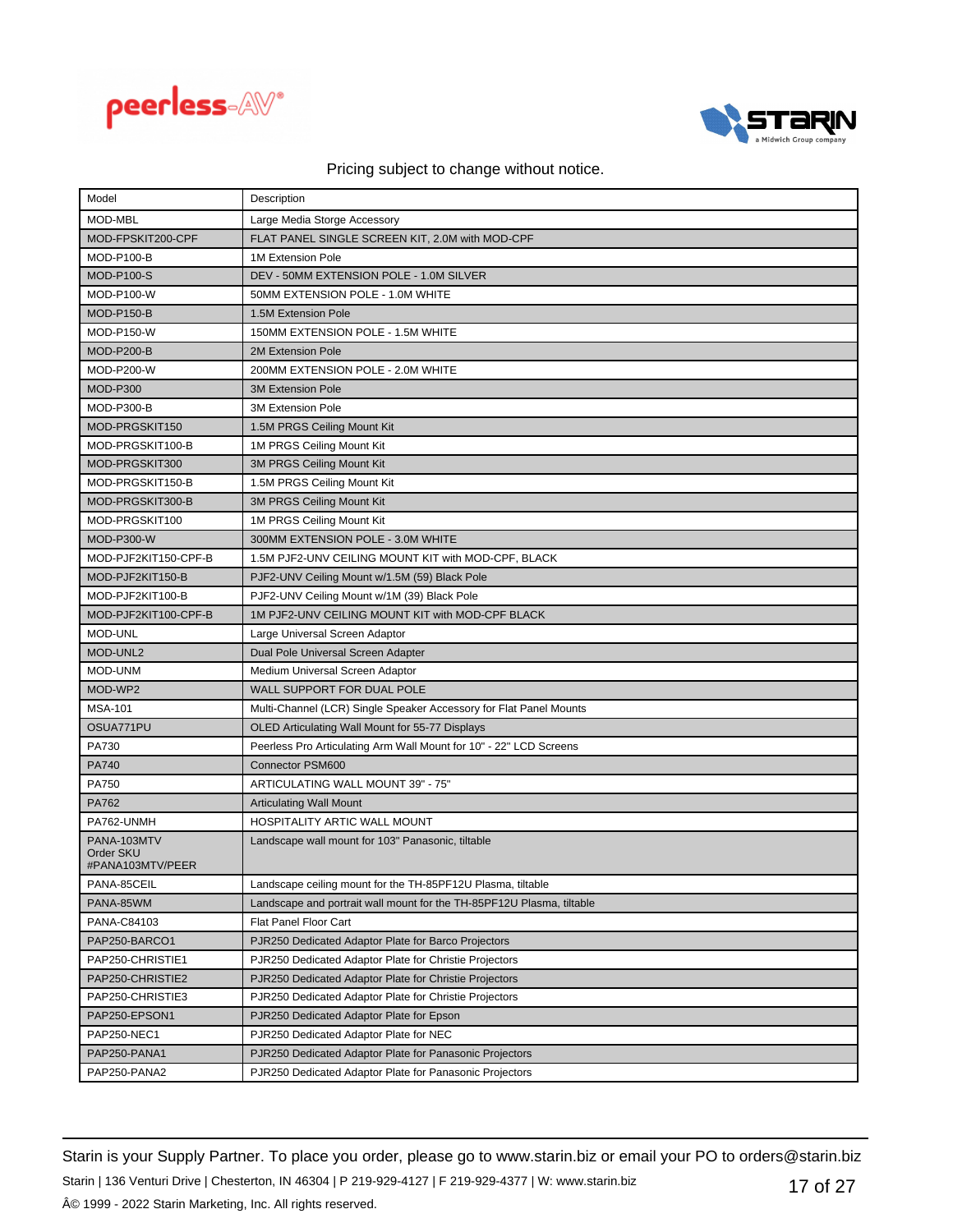



| Model                              | Description                                                                                                                          |
|------------------------------------|--------------------------------------------------------------------------------------------------------------------------------------|
| PAP250-PANA3                       | PJR250 Dedicated Adaptor Plate for Panasonic Projectors                                                                              |
| PAP250-DP1                         | PJR250 Dedicated Adaptor Plate for Digital Projections                                                                               |
| PAP-JVC-DLA                        | PRJ ADPR, JVC DLA-RS40/50/60                                                                                                         |
| PAP-UNV                            | Spider Universal Adapter Plate for PRG, PRS and PJF2 Projector Mounts                                                                |
| PAP-UNV-S                          | Spider Universal Adapter Plate for PRG, PRS and PJF2 Projector Mounts                                                                |
| PAP-UNV-W                          | Spider Universal Adapter Plate for PRG, PRS and PJF2 Projector Mounts                                                                |
| <b>PB-1</b><br>Order SKU #PB1/PEER | Plenum Box for CMJ500/455/453/450                                                                                                    |
| PE1120                             | Security Enclosure for Projectors 11" tall x 20" wide. Projector mount sold separately                                               |
| PE1120-W                           | Security Enclosure for Projectors 11" tall x 20" wide. Projector mount sold separately                                               |
| PF630                              | Peerless Pro Universal Flat Wall Mount for 10" - 24" LCD Screens                                                                     |
| PF632                              | Peerless Pro Universal Flat Wall Mount for 22" - 40" LCD Screens                                                                     |
| PF640                              | Peerless Pro Universal Flat Wall Mount for 23" - 46" LCD Screens                                                                     |
| PF650                              | Peerless Pro Universal Flat Wall Mount for 32" - 56" Flat Panel Screens                                                              |
| PF660                              | Peerless Pro Universal Flat Wall Mount for 37" - 60" Flat Panel Screens                                                              |
| <b>PJF2-1</b>                      | Vector Pro II Projector Mount Only. PAP model adapter plate sold separately                                                          |
| <b>PJF2-1-S</b>                    | Vector Pro II Projector Mount Only. PAP model adapter plate sold separately                                                          |
| PJF2-35                            | Vector Pro II Projector Mount Kit with Small Clamp-Style Universal Adapter Plate                                                     |
| PJF2-40                            | Vector Pro II Projector Mount Kit with Medium Clamp-Style Universal Adapter Plate                                                    |
| PJF2-45                            | Vector Pro II Projector Mount Kit with Large Clamp-Style Universal Adapter Plate                                                     |
| PJF2-UNV-S                         | Universal Vector Pro II Projector Mount                                                                                              |
| <b>PLA50</b>                       | Articulating Arm Wall Mount for 32"-65" Flat Panel Screens. PLP model adapter plate sold separately                                  |
| PLA50-UNL                          | Security Universal Articulating Arm Wall Mount for 32"-65" Flat Panel Screens                                                        |
| PLA50-UNLP                         | Universal Articulating Arm Wall Mount for 32"-65" Flat Panel Screens                                                                 |
| PLA50-UNLP-GB                      | Universal Articulating Arm Wall Mount for 32"-65" Flat Panel Screens                                                                 |
| <b>PLA60</b>                       | Articulating Arm Wall Mount for 37"-65" Flat Panel Screens. PLP model adapter plate sold separately                                  |
| PLA60-UNL                          | Security Universal Articulating Arm Wall Mount for 37"-65" Flat Panel Screens                                                        |
| PLA60-UNLP                         | Universal Articulating Arm Wall Mount for 37"-65" Flat Panel Screens                                                                 |
| PLA60-UNLP-GB                      | Universal Articulating Arm Wall Mount for 37"-65" Flat Panel Screens                                                                 |
| PLAV60                             | Articulating Arm Wall Mount with Vertical Adjustment for 37"-65" Flat Panel Screens. PLP model adapter plate sold<br>separately      |
| PLAV60-UNL                         | Security Universal Articulating Arm Wall Mount with Vertical Adjustment for 37"-65" Flat Panel Screens                               |
| PLAV60-UNLP                        | Universal Articulating Arm Wall Mount with Vertical Adjustment for 37"-65" Flat Panel Screens                                        |
| PLAV60-UNLP-GB                     | Universal Articulating Arm Wall Mount with Vertical Adjustment for 37"-65" Flat Panel Screens                                        |
| PLAV70                             | Articulating Dual-Arm Wall Mount with Vertical Adjustment for 42"-71" Flat Panel Screens. PLP model adapter plate sold<br>separately |
| PLAV70-UNL                         | Security Universal Articulating Dual-Arm Wall Mount with Vertical Adjustment for 42"-65" Flat Panel Screens                          |
| PLAV70-UNLP                        | Universal Articulating Dual-Arm Wall Mount with Vertical Adjustment for 42"-65" Flat Panel Screens                                   |
| PLAV70-UNLP-GB                     | Universal Articulating Dual-Arm Wall Mount with Vertical Adjustment for 42"-65" Flat Panel Screens                                   |
| PLB-1                              | Dual Back-to-Back Large Flat Panel Ceiling Mount. Ceiling plate, extension column, and PLP model screen adapter sold<br>separately   |
| PLCK-1                             | Flat Panel Conversion Kit (from Jumbo CRT Mounts). LC or PLP model adapter plate sold separately                                     |
| PLCK-UNL                           | Universal Flat Panel Conversion Kit (from Jumbo CRT Mounts) for 32" - 50" Screens                                                    |
| PLCM-1                             | Flat Panel Ceiling Mount. Ceiling plate and PLP model screen adapter sold separately                                                 |
| PLCM-1CP                           | Flat Panel Ceiling Mount Kit with Structural Ceiling Plate. PLP model screen adapter sold separately                                 |
| PLCM-2                             | Flat Panel Ceiling Mount. Ceiling plate, extension column, and PLP model screen adapter sold separately                              |
| PLCM-2-UNL                         | PLCM-2 and PLP-UNL adapter Plate                                                                                                     |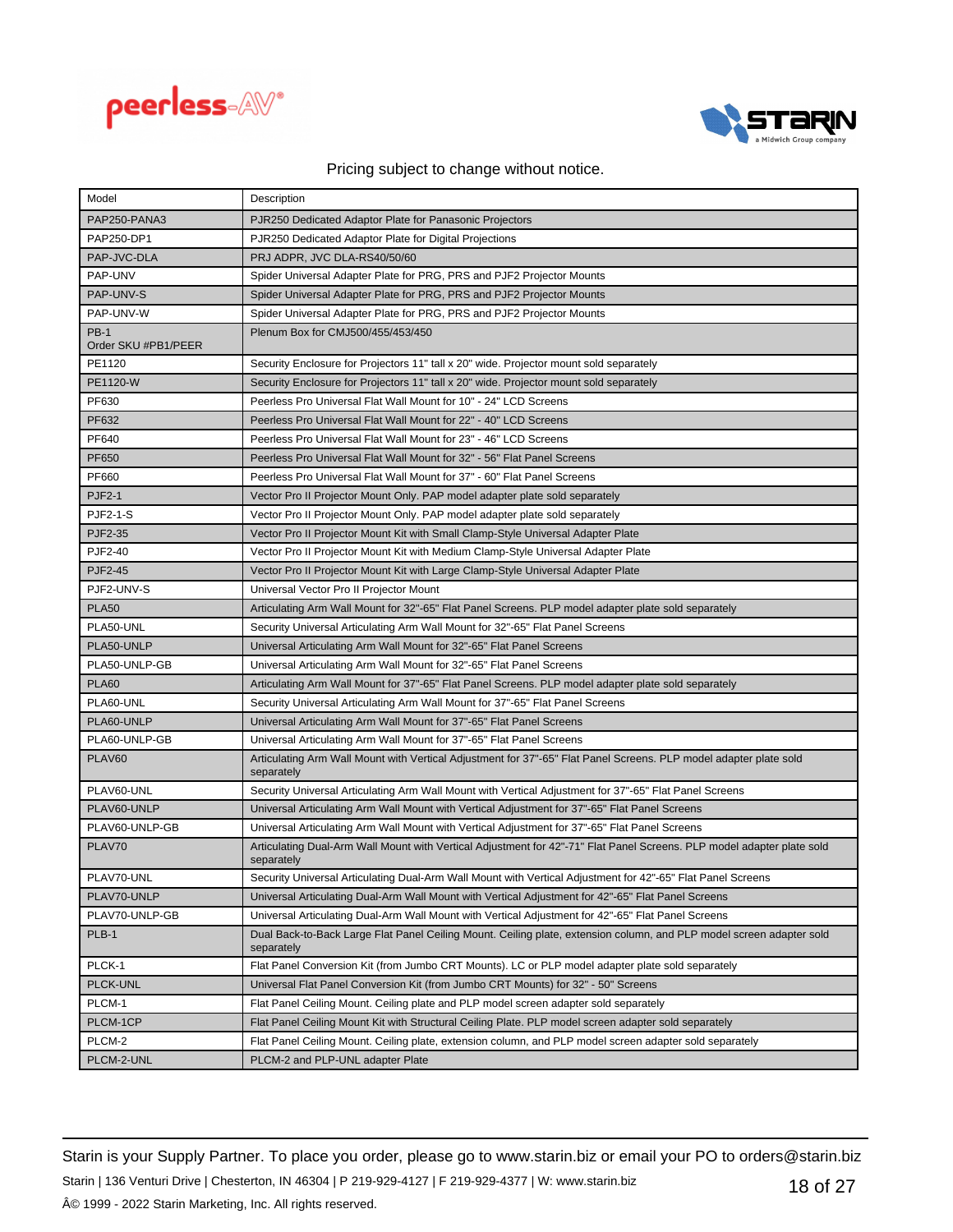



| Model             | Description                                                                                                          |
|-------------------|----------------------------------------------------------------------------------------------------------------------|
| PLCM-4            | STRT DRP CLNG MT FOR MID COLUMN ATTACHMENT                                                                           |
| PLCM-UNL          | Universal Flat Panel Ceiling Mount for 32" - 90" Screens, for Landscape Mounting Only. Ceiling plate sold separately |
| PLCM-UNL-CP       | Universal Flat Panel Ceiling Mount with Structural Ceiling Plate for 32" - 90" Screens, for Landscape Mounting Only  |
| PLCM-UNL-CP-AB    | Universal Flat Panel Ceiling Mount with Structural Ceiling Plate for 32" - 90" Screens, for Landscape Mounting Only  |
| PLCM-UNL-CP-AW    | Universal Flat Panel Ceiling Mount with Structural Ceiling Plate for 32" - 90" Screens, for Landscape Mounting Only  |
| PLP-PION50        | ADAPTER PLATE, 50 PIONEER PLASMA                                                                                     |
| PLT-BLK           | Large Flat Panel Tabletop Stand with Black Base. PLP model screen adapter plates sold separately                     |
| <b>PM732</b>      | UNIVERSAL SPEAKER MOUNT, DOUBLE                                                                                      |
| PM610             | WALL ENTERTAINMENT CENTER-BLACK                                                                                      |
| <b>PLP-V100</b>   | PLASMA ADPR PLATE - VESA 100mm                                                                                       |
| PLP-V2X1          | PLASMA ADPR PLATE - VESA 200x100                                                                                     |
| PLP-V2X2          | PLASMA ADAPTER PLATE VESA 200x200                                                                                    |
| PLP-V3X2          | PLASMA ADPR PLT VESA 300x200                                                                                         |
| PP730             | Peerless Pro Universal Pivot Wall Mount for 10" - 22" LCD Screens                                                    |
| PP740             | Peerless Pro Universal Pivot Wall Mount for 22" - 40" LCD Screens                                                    |
| <b>PR560M</b>     | Paramount Universal Cart for 55-86 Displays w/Shelf                                                                  |
| PRG-1             | PRG Precision Gear Projector Mount. PAP model adapter plate sold separately                                          |
| PRGS-1            | PRGS Precision Gear Projector Mount. PAP adapter plate sold separately                                               |
| PRGS-1S           | PRGS Precision Gear Projector Mount. PAP adapter plate sold separately                                               |
| PRGS-1W           | PRGS Precision Gear Projector Mount. PAP adapter plate sold separately                                               |
| <b>PRGJVCDLA</b>  | projector ceiling mount for the JVC RS2000                                                                           |
| PRGS-UNV          | <b>PRGS Series Projector Mount</b>                                                                                   |
| <b>PRGS-455</b>   | Projector Mount Kit (up to 50 lb)                                                                                    |
| DS-VW765-LAND     | Full Service Video Wall Mount for 40" to 65" Displays                                                                |
| <b>DS508</b>      | Wall mount with computer holder (fits up to 14.9" x 13.3" x 3.95")                                                   |
| <b>DS509</b>      | Wall mount with computer holder (fits up to $14.9$ " x $9.0$ " x $2.0$ ")                                            |
| <b>DST660</b>     | Wall mount with computer holder (fits up to 12.0" x 13.0" x 2.4")                                                    |
| <b>DMU50SM-02</b> | Wall mount with slide-out computer access                                                                            |
| DS-MBZ642L        | Menu Board Landscape Wall Mount for 40" - 42" Displays, w/ 8pt Adj                                                   |
| DS-MBZ647L        | Menu Board Landscape Wall Mount for 46" to 47" Displays, w/ 8pt Adj                                                  |
| DS-MBZ647P        | Menu Board Portrait Wall Mount for 42" to 47" Displays, w/ 8pt Adj                                                   |
| <b>DS-VW650</b>   | Ultra Thin Flat Video Wall Mount                                                                                     |
| <b>DS-VW665</b>   | Flat Video Wall Mount                                                                                                |
| DS-VW765-LQR      | Full-Service Video Wall Mount w/ Quick Release - landscape                                                           |
| DS-VW795-QR       | Full-Service Video Wall Mount w/ Quick Release for 65" - 95" Displays                                                |
| DS-VWM770         | Mosaic Video Wall Mount for 46" - 70" Displays                                                                       |
| DS-C560-2X2       | Modular Video Wall Cart (2X2)                                                                                        |
| DS-C555-3X2       | Modular Video Wall Cart (3X2)                                                                                        |
| DS-C555-3X3       | Modular Video Wall Cart (3X3)                                                                                        |
| DS-C555-4X2       | Modular Video Wall Cart (4X2)                                                                                        |
| MIS213            | Cathedral Ceiling Adapter - CMJ455                                                                                   |
| <b>DST940</b>     | Dual Display Ceiling Mount System (for 37"-46" Flat Panel Displays)                                                  |
| <b>DST965</b>     | Back to Back Ceiling Mount System w/ Media Storage (for 40" - 65" Flat Panel Displays)                               |
| DST970X2          | Dual Ceiling Mount w/ Independent Swivel for Displays up to 70" (Display size depends on positioning)                |
| <b>DST995</b>     | Ceiling mount with computer holder                                                                                   |
| DS-VWT955-2X2     | 2x2 Video Wall Ceiling Mount for 40-55" Displays, Universal                                                          |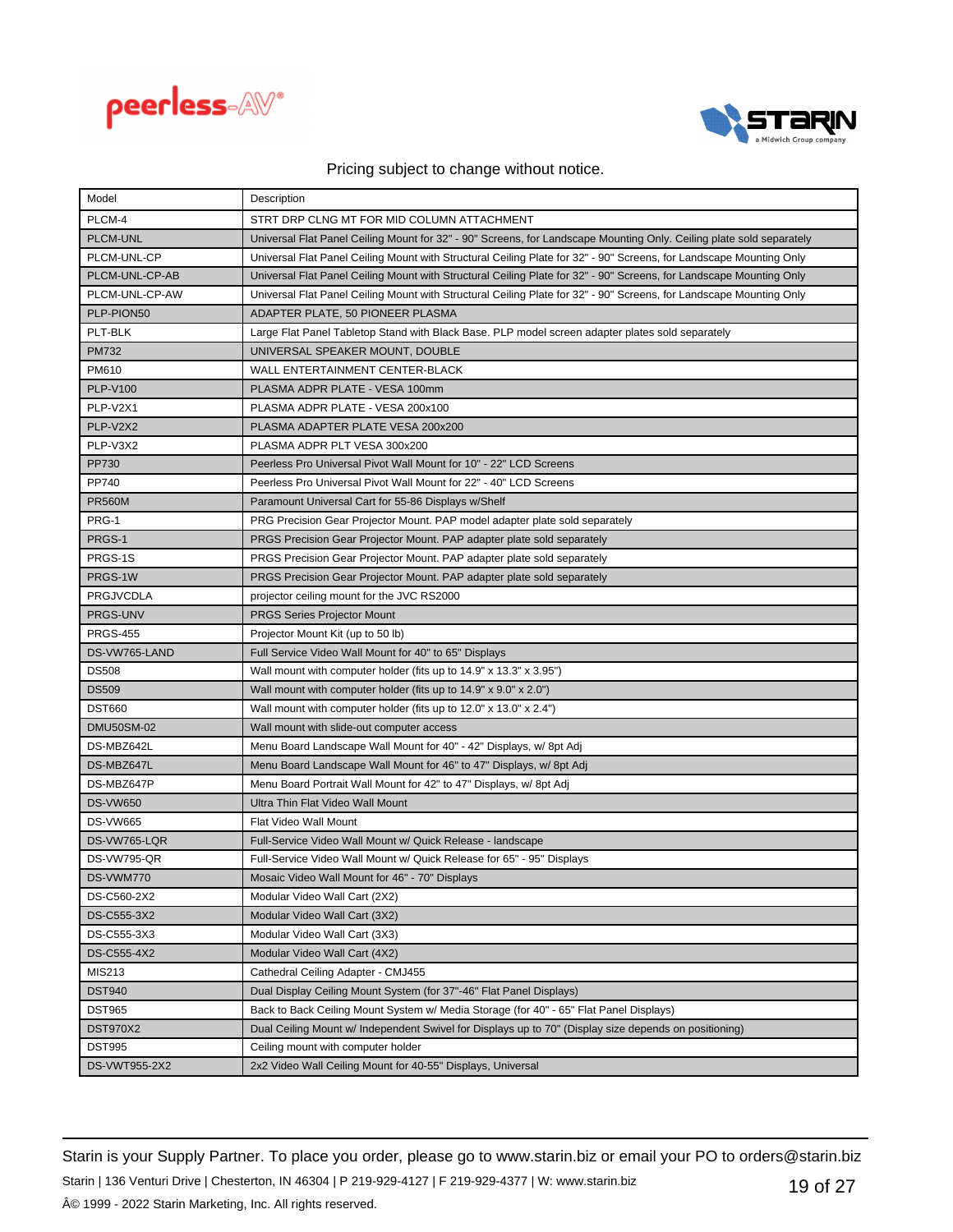



| Model             | Description                                                                                                                                                              |
|-------------------|--------------------------------------------------------------------------------------------------------------------------------------------------------------------------|
| <b>DST360</b>     | Wall or ceiling mount with computer holder (fits up to $15" \times 9" \times 3"$ ) (single sided, mounts one display)                                                    |
| <b>PTS510I-S</b>  | Stand for iPad 2, New iPad and iPad with Retinal Display                                                                                                                 |
| PTS510I-W         | Stand for iPad 2, New iPad and iPad with Retinal Display                                                                                                                 |
| <b>DS334</b>      | Computer mount bracket (fits depth 2.25" - 4.25" x height 4.0" - 16.75")                                                                                                 |
| DS496             | Computer holder (fits 2010 and later Mac Mini computers)                                                                                                                 |
| DS-ACC765         | CABLE RELEASE KIT FOR DS-VW765-LAND and DS-VW765-POR                                                                                                                     |
| DS-ACC770         | Media Player Mounting Bracket for DS-VW765-LAND, DS-VW765-POR                                                                                                            |
| <b>DSF290</b>     | 12" Truss Adapter                                                                                                                                                        |
| <b>DSX200</b>     | Shelf Bracket for Media Player Box                                                                                                                                       |
| <b>DSX750</b>     | Computer Mounting Accessory (for SP850, FPS-1000, SA745PU, SA750PU, SA760PU, SA770PU, SA752PU, SA761PU,<br>SA763PU, SA771PU; or can be used as a single-stud wall mount) |
| <b>DS-VW755S</b>  | Full Service Thin Video Wall Mount with Quick Release, For 40" - 65" Displays                                                                                            |
| ACC-MS            | Metal Shelf for SR Carts and SS Stands                                                                                                                                   |
| ACC-VCS           | Video Conference Camera Shelf for SR Carts and SS Stands                                                                                                                 |
| DS-C560-1X3       | Modular Video Wall Cart (1X3)                                                                                                                                            |
| DS-C555-4X3       | Modular Video Wall Cart (4X3)                                                                                                                                            |
| DS-S560-1X3       | Modular Video Wall Pedestal (1X3)                                                                                                                                        |
| DS-S560-2X2       | Modular Video Wall Pedestal (2X2)                                                                                                                                        |
| DS-S555-3X2       | Modular Video Wall Pedestal (3X2)                                                                                                                                        |
| DS-S555-3X3       | Modular Video Wall Pedestal (3X3)                                                                                                                                        |
| DS-S555-4X2       | Modular Video Wall Pedestal (4X2)                                                                                                                                        |
| DS-S555-4X3       | Modular Video Wall Pedestal (4X2)                                                                                                                                        |
| DS-S560-B2X2      | Modular Back-to-Back Video Wall Pedestal (2X2, each side)                                                                                                                |
| DST942-6          | Hex Mount - Holds six displays to form a circle, with telescoping arms                                                                                                   |
| DST975-4          | Quad Mount - Holds four displays to form a square, with telescoping arms                                                                                                 |
| DST980-3          | Tri Mount - Holds three displays to form a triangle, with telescoping arms                                                                                               |
| DS-MBZ942L-2X1    | Ceiling Mounted Menu Board 2x1, 40-42" Displays                                                                                                                          |
| DS-MBZ942L-3X1    | Ceiling Mounted Menu Board 3x1, 40-42" Displays                                                                                                                          |
| DS-MBZ947L-2X1    | Ceiling Mounted Menu Board 2x1, 46-48" Displays                                                                                                                          |
| DS-MBZ947L-3X1    | Ceiling Mounted Menu Board 3x1, 46-48" Displays                                                                                                                          |
| ACC-MBC           | Menu Board Connector, Connects Ceiling Mounts                                                                                                                            |
| ACC-MBF           | Frame for connecting DS-MBX/Y/Z to the ceiling                                                                                                                           |
| <b>ACC-MB0800</b> | Menu Board Wall Plate - 8.0"                                                                                                                                             |
| ACC-MB2200        | Menu Board Wall Plate - 22.0"                                                                                                                                            |
| <b>ACC-MB3500</b> | Menu Board Wall Plate - 35.0"                                                                                                                                            |
| ACC-MB3875        | Menu Board Wall Plate - 38.75"                                                                                                                                           |
| DS-VW655-2X2      | SmartMount® Flat Video Wall Mount, 2x2 Kit For 46"-55" Display                                                                                                           |
| DSF210-GHC        | Gondola Mount with Half Cover, for Samsung DB10D                                                                                                                         |
| DSF210-SFC        | Shelf Mount with Full Cover, for Samsung DB10D                                                                                                                           |
| DSF210-SHC        | Shelf Mount with Half Cover, for Samsung DB10D                                                                                                                           |
| ACC-V900X         | Adapter rails for attaching to 900x600mm mounting patterns                                                                                                               |
| DS-VWRS040        | Reusable Video Wall Spacer                                                                                                                                               |
| DS-VWRS013        | Reusable Video Wall Spacer                                                                                                                                               |
| DS-VW775-QR       | SmartMount Full Service Video Wall Mount - For 40" to 60" Displays, with Quick Release                                                                                   |
| ACC-MCH           | Media Component Holder for NEC                                                                                                                                           |
| ACC-ML3ECW        | Power Cord Manager for SR598ML3E                                                                                                                                         |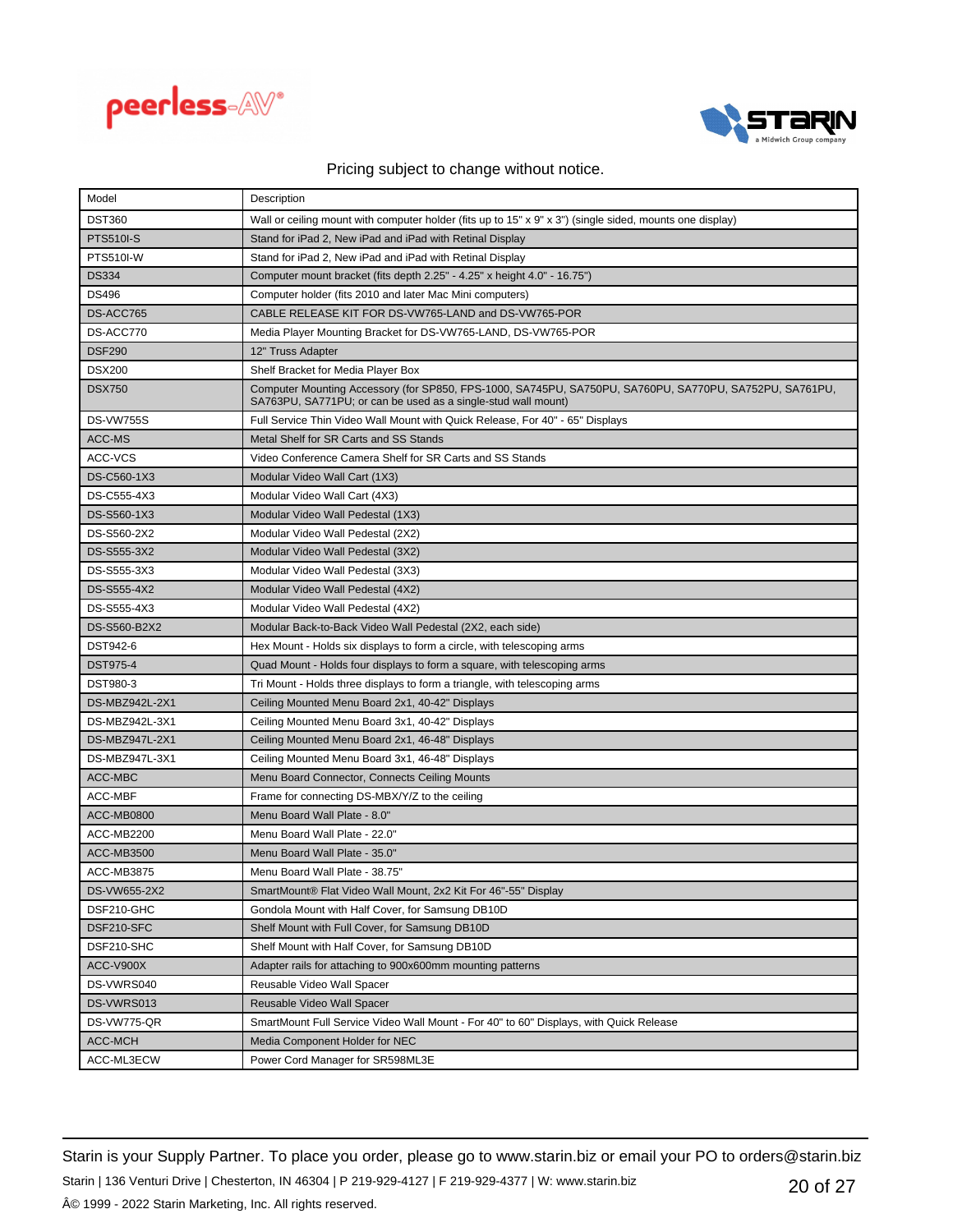



| Model            | Description                                                        |
|------------------|--------------------------------------------------------------------|
| ACC-ML3ELS       | Keyboard Shelf Accessory for SR598ML3E                             |
| ACC-MSF-W        | METAL SHELF FOR SR560-FLIP                                         |
| <b>ACC-VDK</b>   | <b>Vibration Dampening Kit</b>                                     |
| DSF265L          | Cable Mount Landscape                                              |
| DSF265P          | <b>Cable Mount Portrait</b>                                        |
| <b>DS-MBZA</b>   | DS-MBZ adaptors with additional hardware                           |
| DST940-BTB       | Back to Back Dual Display Ceiling Mount System                     |
| <b>DS-VW775</b>  | SmartMount Full Service Video Wall Mount - For 46" to 60" Displays |
| DS-VWRS090       | REUSABLE VIDEO WALL SPACER                                         |
| DS-VWRS092       | REUSABLE VIDEO WALL SPACER                                         |
| DS-VWS040-P      | DS-VW WALL SPACERS - PORTRAIT                                      |
| <b>MIS995</b>    | Horizontal Rails Extended up to 800mm for SR560M/SR575E            |
| DS-LEDFLAAF-3x3  | Cart/Stand                                                         |
| <b>MIS-UNL</b>   | Original Universal Adapter Plate                                   |
| DSLEDLSAA8X8     | 8X8 Flat Video Wall Mount for LG LSAA012-GK Series                 |
| PVP1200-CPL6     | SURGE PROTECTOR, 6 OUTLET X 15' CORD                               |
| DS-VWRS091       | Reusable Video Wall Spacer                                         |
| DS-VWRS086       | Reusable Video Wall Spacer                                         |
| DS-VWRS053       | Reusable Video Wall Spacer                                         |
| DS-VWRS052       | Reusable Video Wall Spacer                                         |
| DS-VWRS045       | Reusable Video Wall Spacer                                         |
| DS-VWRS039       | Reusable Video Wall Spacer                                         |
| DS-VWRS029       | Reusable Video Wall Spacer                                         |
| DS-OM55ND-FLOOR  | Samsung OM55N-D Floor Mount                                        |
| DS-OM55ND-CEIL   | Samsung OM55N-D Ceiling Mount                                      |
| DS-OM46ND-FLOOR  | Samsung OM46N-D Floor Mount                                        |
| DS-OM46ND-CEIL   | Samsung OM46N-D Ceiling Mount                                      |
| DS-LEDUPS-8X4    | 8X4 Fixed Wall Mount for Unilumin UpanelS                          |
| DS-LEDUPS-6X6    | 6x6 Fixed Wall Mount for Unilumin UpanelS                          |
| DS-LEDUPS-5X5    | 5x5 Fixed Wall Mount for Unilumin UpanelS                          |
| DS-LEDTVF-8X8    | 8x8 Fixed Wall Mount for Planar TVF                                |
| DS-LEDTVF-6X6    | 6X6 Fixed Wall Mount for Planar TVF                                |
| DS-LEDTVF-5X5    | 5x5 Fixed Wall Mount for Planar TVF                                |
| DS-LEDTVF-4X4    | 4X4 Fixed Wall Mount for Planar TVF                                |
| DS-LEDTK-8VX5V   | Universal DV-LED Trim Kit, 8' Vented x 5' Vented                   |
| DS-LEDTK-8VX5S   | Universal DV-LED Trim Kit, 8' Vented x 5' Solid                    |
| DS-LEDTK-6VX10S  | Universal DV-LED Trim Kit, 6' Vented x 10' Solid                   |
| DS-LEDTK-24VX8V  | Universal DV-LED Trim Kit, 24' Vented x 8' Vented                  |
| DS-LEDTK-24VX5V  | Universal DV-LED Trim Kit, 24' Vented x 5' Vented                  |
| DS-LEDTK-24VX10S | Universal DV-LED Trim Kit, 24' Vented x 10' Solid                  |
| DS-LEDTK-20VX5S  | Universal DV-LED Trim Kit, 20' Vented x 5' Solid                   |
| DS-LEDTK-18VX8S  | Universal DV-LED Trim Kit, 18' Vented x 8' Solid                   |
| DS-LEDTK-16VX8S  | Universal DV-LED Trim Kit, 16' Vented x 8' Solid                   |
| DS-LEDTK-16VX5S  | Universal DV-LED Trim Kit, 16' Vented x 5' Solid                   |
| DS-LEDTK-16VX10V | Universal DV-LED Trim Kit, 16' Vented x 10' Vented                 |
| DS-LEDTK-16VX10S | Universal DV-LED Trim Kit, 16' Vented x 10' Solid                  |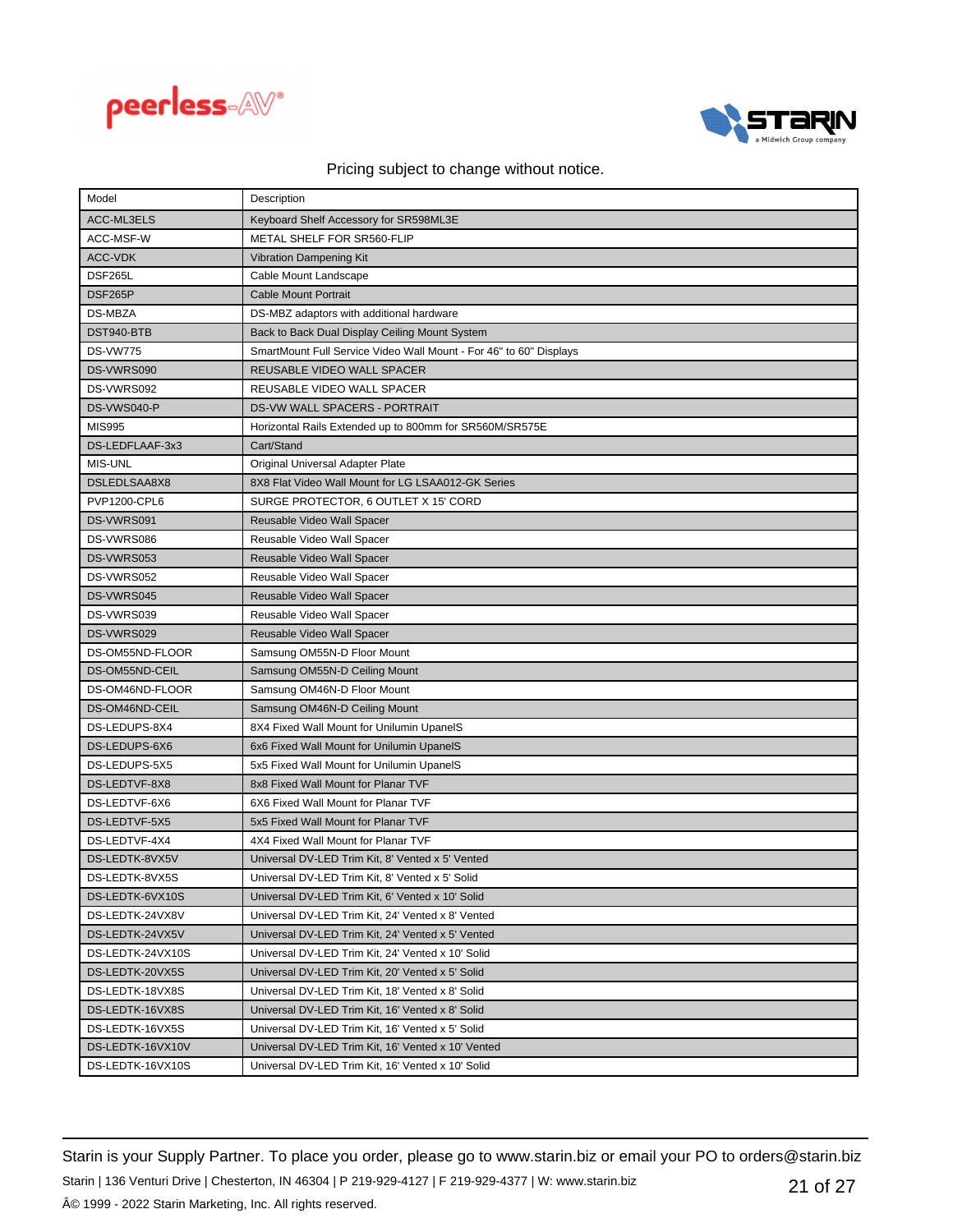



| Model           | Description                                               |
|-----------------|-----------------------------------------------------------|
| DS-LEDTK-14VX8V | Universal DV-LED Trim Kit, 14' Vented x 8' Vented         |
| DS-LEDTK-13VX8S | Universal DV-LED Trim Kit. 13' Vented x 8' Solid          |
| DS-LEDTK-12VX8S | Universal DV-LED Trim Kit, 12' Vented x 8' Solid          |
| DS-LEDTK-10VX8S | Universal DV-LED Trim Kit, 10' Vented x 8' Solid          |
| DS-LEDTK-10VX6S | Universal DV-LED Trim Kit, 10' Vented x 6' Solid          |
| DS-LEDLSCB-5X5  | 5x5 Fixed Wall Mount for LG LSCB                          |
| DS-LEDLSAA-4X4  | 4X4 Fixed Wall Mount for LG LSAA and LSAB Series          |
| DS-LEDL27-8X8   | 8x8 Fixed Wall Mount for LG LAS                           |
| DS-LEDL27-7X7   | 7X7 Fixed Wall Mount for LG LAS                           |
| DS-LEDL27-7X6   | 7x6 Fixed Wall Mount for LG LAS                           |
| DS-LEDL27-6X6   | 6X6 Fixed Wall Mount for LG LAS                           |
| DS-LEDL27-5X5   | 5x5 Fixed Wall Mount for LG LAS                           |
| DS-LEDL27-4X4   | 4X4 Fixed Wall Mount for LG LAS                           |
| DS-LEDL27-12X6  | 12x6 Fixed Wall Mount for LG LAS                          |
| DS-LEDIWP-8X8   | 8x8 Fixed Wall Mount for InfiLED WP Series                |
| DS-LEDIWP-6X6   | 6x6 Fixed Wall Mount for InfiLED WP Series                |
| DS-LEDIWP-5X5   | 5x5 Fixed Wall Mount for InfiLED WP Series                |
| DS-LEDIF-8X4    | 8X4 Fixed Wall Mount for Samsung IFH LED Display          |
| DS-LEDIF-6X3    | 6x3 Fixed Wall Mount for Samsung IFH LED Display          |
| DS-LEDIF-4X2    | 4x2 Fixed Wall Mount for Samsung IFH LED Display          |
| DS-LEDIF-2X3    | 2x3 Fixed Wall Mount for Samsung IFH LED Display          |
| DS-LEDIF-2X2    | 2x2 Fixed Wall Mount for Samsung IFH LED Display          |
| DS-LEDIF-18X3   | 18x3 Fixed Wall Mount for Samsung IFH LED Display         |
| DS-LEDIF-14X3   | 14x3 Fixed Wall Mount for Samsung IFH LED Display         |
| DS-LEDIF-12X6   | 12x6 Wall Mount for Samsung IFH LED Display               |
| DS-LEDIF-12X3   | 12x3 Fixed Wall Mount for Samsung IFH LED Display         |
| DS-LEDIF-12X2   | 12x2 Wall Mount for Samsung IFH LED Display               |
| DS-LEDIF-10X5   | 10x5 Fixed Wall Mount for Samsung IFH LED Display         |
| DS-LEDIER-5X5   | 5x5 Flat Wall Mount for Samsung IER and IFR dvLED Display |
| DS-LEDIER-4X4   | 4x4 Flat Wall Mount for Samsung IER and IFR dvLED Display |
| DS-LEDIER-3X3   | 3x3 Flat Wall Mount for Samsung IER and IFR dvLED Display |
| DS-LEDA27-6X6   | 6X6 Fixed Wall Mount for Absen Acclaim                    |
| DS-LEDA27-4X4   | 4x4 Fixed Wall Mount for Absen Acclaim                    |
| DS-LEDA27-5X5   | 5x5 Fixed Wall Mount for Absen Acclaim                    |
| DS-LEDA27-7X8   | 7x8 Fixed Wall Mount for Absen Accalaim                   |
| DS-LEDA27-8X8   | 8x8 Fixed Wall Mount for Absen Acclaim                    |
| DS-LEDBXT-4X4   | 4x4 Fixed Wall Mount for Barco XT                         |
| ACC-MBCR1       | Menu Board Connector, Connects Ceiling Mounts             |
| DS-LED27BDL-4X4 | 4x4 Fixed Wall Mount for Philips 27BDL                    |
| DS-LED27BDL-5X5 | 5x5 Fixed Wall Mount for Philips 27BDL                    |
| DS-LEDA27-7X7   | 7x7 Fixed Wall Mount for Absen Acclaim                    |
| DS-LED27BDL-6X6 | 6X6 Fixed Wall Mount for Philips 27BDL                    |
| DS-LEDIER-3X5   | 3x5 Flat Wall Mount for Samsung IER and IFR dvLED Display |
| DS-LEDA27-10X7  | 10X7 Fixed Wall Mount for Absen Acclaim                   |
| ACC-MCCM        | Component Mount for SR598ML3, SR598ML3E and SS598ML3      |
| PTS6X4          | Universal TV Stand with Swivel for 55 to 85 TVs           |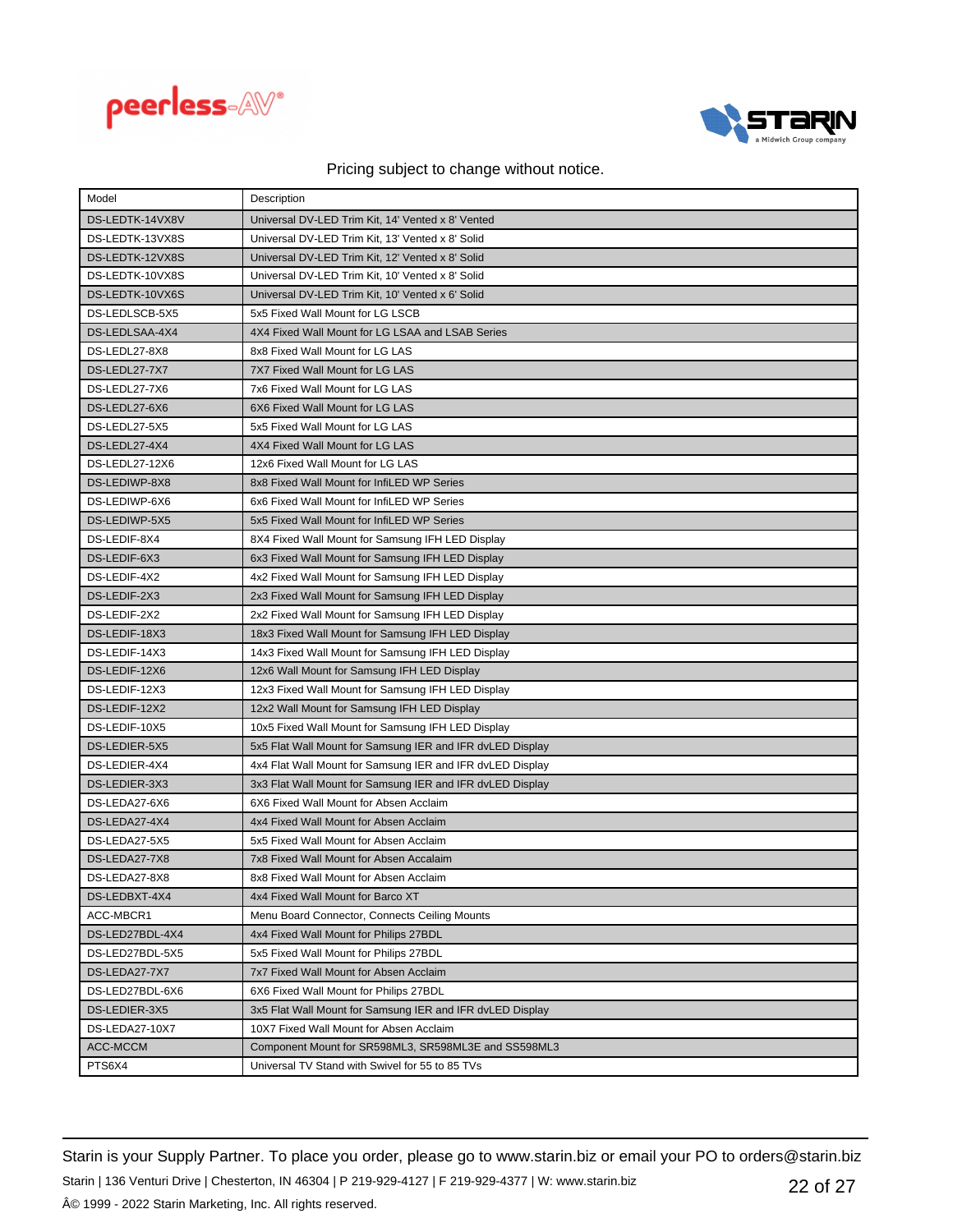



| Model            | Description                                                |
|------------------|------------------------------------------------------------|
| DS-LEDTK-29VX11S | Universal DV-LED Trim Kit, 29' Vented x 11' Solid          |
| DS-LEDTK-10VX10V | Universal DV-LED Trim Kit. 10' Vented x 10' Vented         |
| DS-LEDM-A27      | Modular LED Wall Mount for Absen Acclaim Plus/Pro          |
| DS-LEDLSCB-8X8   | 8x8 Fixed Wall Mount for LG LSCB                           |
| DS-LEDLSCB-6X6   | 6x6 Fixed Wall Mount for LG LSCB                           |
| DS-LEDBXT-5X5    | 5x5 Fixed Wall Mount for Barco XT                          |
| DS-LEDA27-12X6   | 12x6 Fixed Wall Mount for Absen Acclaim                    |
| DS-LEDA27-16X8   | 16x8 Fixed Wall Mount for Absen Acclaim                    |
| DS-LEDIER-6X3    | 6x3 Flat Wall Mount for Samsung IER and IFR dvLED Display  |
| DS-LEDLSAA-12X6  | 12x6 Fixed Wall Mount for LG LSAA and LSAB Series          |
| DS-LEDLSAA-3X3   | 3x3 Fixed Wall Mount for LG LSAA and LSAB Series           |
| DS-LEDLSAA-5X5   | 5x5 Fixed Wall Mount for LG LSAA and LSAB Series           |
| DS-LEDLSAA-6X3   | 6x3 Fixed Wall Mount for LG LSAA and LSAB Series           |
| DS-LEDLSAA-6X6   | 6x6 Fixed Wall Mount for LG LSAA and LSAB Series           |
| DS-LEDLSAA-8X4   | 8X4 Fixed Wall Mount for LG LSAA and LSAB Series           |
| DS-LEDLSCB-10X10 | 10x10 Fixed Wall Mount for LG LSCB                         |
| DS-LEDLSCB-10X5  | 10x5 Fixed Wall Mount for LG LSCB                          |
| DS-LEDLSCB-12X12 | 12x12 Fixed Wall Mount for LG LSCB                         |
| DS-LEDLSCB-12X6  | 12x6 Fixed Wall Mount for LG LSCB                          |
| DS-LEDLSCB-16X8  | 16x8 Fixed Wall Mount for LG LSCB                          |
| DS-LEDTK-10VX5S  | Universal DV-LED Trim Kit 10' Vented x 5' Solid            |
| DS-LEDTK-13VX6S  | Universal DV-LED Trim Kit 13' Vented x 6' Solid            |
| DS-LEDTK-14VX8S  | Universal DV-LED Trim Kit 14' Vented x 8' Solid            |
| DS-LEDTK-18VX10S | Universal DV-LED Trim Kit 18' Vented x 10' Solid           |
| DS-LEDTK-24VX8S  | Universal DV-LED Trim Kit 24' Vented x 8' Solid            |
| DS-LEDTK-30VX8S  | Universal DV-LED Trim Kit 30' Vented x 8' Solid            |
| DS-LEDTK-32VX5S  | Universal DV-LED Trim Kit 32' Vented x 5' Solid            |
| DS-LEDTK-6VX8S   | Universal DV-LED Trim Kit 6' Vented x 8' Solid             |
| DS-LEDTK-8VX10S  | Universal DV-LED Trim Kit 8' Vented x 10' Solid            |
| DS-LEDUPS-3X1    | 3x1 Fixed Wall Mount for Unilumin UpanelS                  |
| DS-LEDUPS-7X7    | 7x7 Fixed Wall Mount for Unilumin UpanelS                  |
| DS-LEDLSCB-4X4   | 4x4 Fixed Wall Mount for LG LSCB                           |
| DS-LEDBXT-6X6    | 6x6 Fixed Wall Mount for Barco XT                          |
| DS-LEDLSCB-3X3   | 3x3 Fixed Wall Mount for LG LSCB                           |
| DS-LEDLSCB-8X4   | 8x4 Fixed Wall Mount for LG LSCB                           |
| <b>ACC409-B</b>  | WALL PLT ADPT: SA/SP(730/740), BLK                         |
| DS-LEDCLAAF-3X3  | Cart/Stand for LG LAAF 130 Display                         |
| DS-LEDTK-17VX10S | Universal DV-LED Trim Kit, 17' Vented x 10' Solid          |
| DS-LEDTK-20VX11S | Universal DV-LED Trim Kit, 20' Vented x 11' Solid          |
| DS-LEDTK-20VX6S  | Universal DV-LED Trim Kit, 20' Vented x 6' Solid           |
| DS-LEDTK-32VX10S | Universal DV-LED Trim Kit, 32' Vented x 10' Solid          |
| DS-LEDTK-6VX5S   | Universal DV-LED Trim Kit, 6' Vented x 5' Solid            |
| DS-LEDUPS-3X4    | 3x4 Fixed Wall Mount for Unilumin UpanelS                  |
| DS-LEDUPS-4X8    | 4X8 Fixed Wall Mount for Unilumin UpanelS                  |
| DS-LEDUPS-8X8    | 8X8 Fixed Wall Mount for Unilumin UpanelS                  |
| DS-LEDZRD-10X10  | 10X10 Fixed Wall Mount for Sony ZRD B and C Series Display |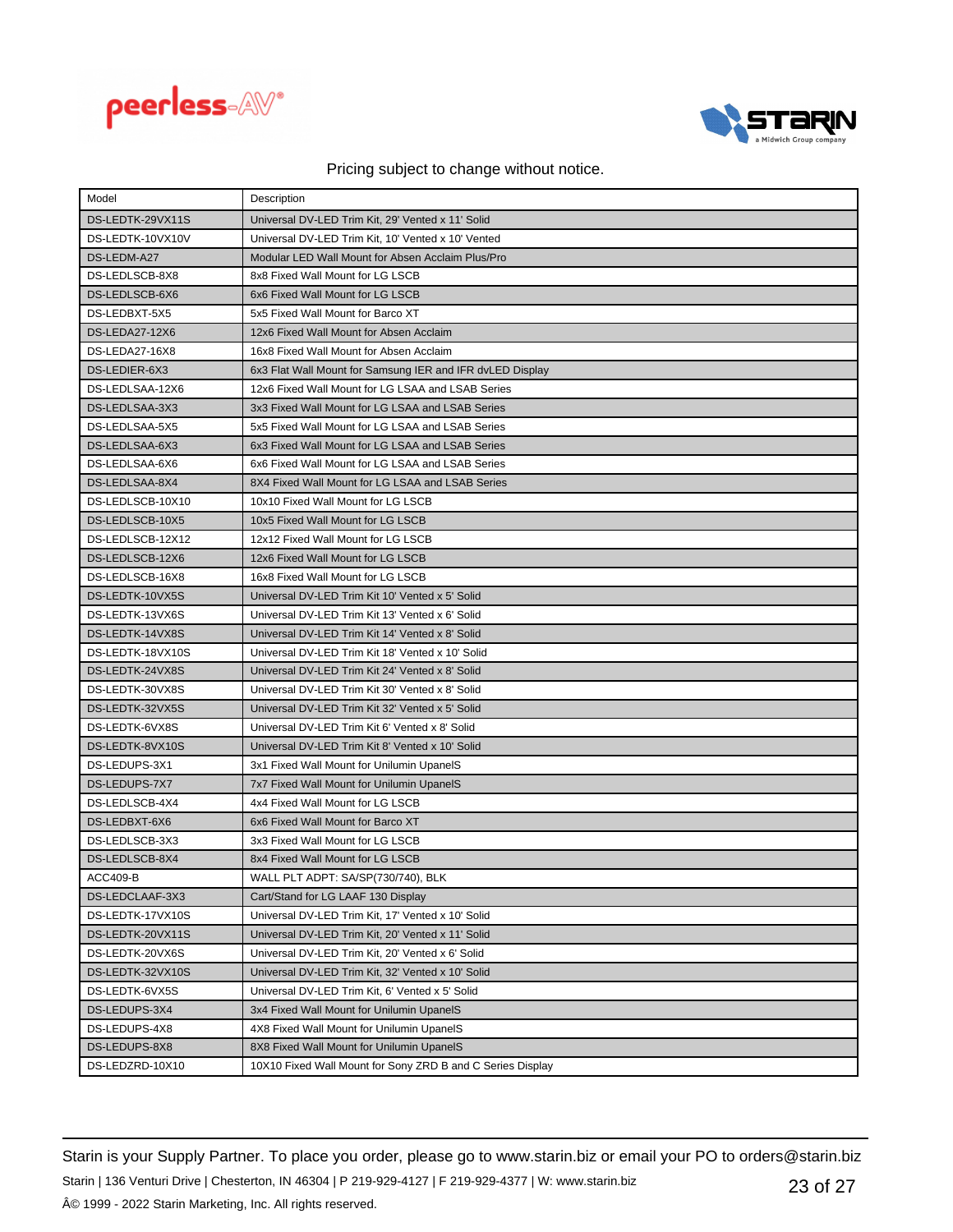



| Model              | Description                                                                                          |
|--------------------|------------------------------------------------------------------------------------------------------|
| DS-LEDZRD-16X6     | 16x6 Fixed Wall Mount for Sony ZRD B and C Series Display                                            |
| DS-LEDZRD-4X4      | 4x4 Fixed Wall Mount for Sony ZRD B and C Series Display                                             |
| DS-LEDZRD-5X5      | 5x5 Fixed Wall Mount for Sony ZRD B and C Series Display                                             |
| DS-LEDZRD-6X6      | 6x6 Fixed Wall Mount for Sony ZRD B and C Series Display                                             |
| DS-LEDZRD-7X7      | 7x7 Fixed Wall Mount for Sony ZRD B and C Series Display                                             |
| DS-LEDZRD-8X8      | 8x8 Fixed Wall Mount for Sony ZRD B and C Series Display                                             |
| MIS-PLCM2          | Original Ceiling Mt Tilt Box 10.24W x 5.71Hx 3.25D                                                   |
| PRGS-UNV-S         | <b>PRGS Series Projector Mount</b>                                                                   |
| PRGS-UNV-W         | PRGS Series Projector Mount                                                                          |
| PRG-UNV-W          | Universal PRG Precision Gear Projector Mount                                                         |
| <b>KOP2555-OHF</b> | 55" Outdoor Smart City Kiosk                                                                         |
| KOP2555-XHB        | 55" Outdoor Smart City Kiosk                                                                         |
| <b>PS200</b>       | Peerless Pro Adjustable Component Shelf for A/V Equipment                                            |
| PSP <sub>2</sub>   | Universal Wall & Ceiling Speaker Mount for up to 8 lb Speakers (Pair)                                |
| PSP <sub>5</sub>   | Universal Wall & Ceiling Speaker Mount for up to 8 lb Speakers (5-Pack)                              |
| ACC932-S           | Interface Bracket for DVD Mount to Flat Panel Mounts with VESA 75/100/200x100/200x200 Pattern        |
| <b>PSTA-028-W</b>  | Short Throw Projector Arm, 0-28"                                                                     |
| <b>PSTA-2955</b>   | Short Throw Projector Arm, 29-55"                                                                    |
| <b>PSTA-2955-W</b> | Short Throw Projector Arm, 29-55"                                                                    |
| <b>PSTK-028</b>    | Short Throw Projector Kit, 0-28"                                                                     |
| <b>PSTK-028-W</b>  | Short Throw Projector Kit, 0-28"                                                                     |
| <b>PSTK-2955</b>   | Short Throw Projector Kit, 29-55"                                                                    |
| <b>PSTK-2955-W</b> | Short Throw Projector Kit, 29-55"                                                                    |
| PT630              | Peerless Pro Universal Tilt Wall Mount for 10" - 24" LCD Screens                                     |
| PT632              | Peerless Pro Universal Tilt Wall Mount for 22" - 40" LCD Screens                                     |
| PT640              | Peerless Pro Universal Tilt Wall Mount for 23" - 46" LCD Screens                                     |
| PT650              | Peerless Pro Universal Tilt Wall Mount for 32" - 56" Flat Panel Screens                              |
| PT660              | Peerless Pro Universal Tilt Wall Mount for 37" - 60" Flat Panel Screens                              |
| <b>PTM200</b>      | Universal Tablet Cradle VESA 75                                                                      |
| <b>PTM400</b>      | Universal Tablet Desktop Mount                                                                       |
| <b>PTM400S</b>     | Universal Tablet Desktop Mount Security                                                              |
| PTS4X4             | Table Top TV Stand - 400 x 400                                                                       |
| <b>PWA-14S</b>     | Vector Pro Projector Wall Arm. Projector Mount Sold Separately                                       |
| <b>PWA-14W</b>     | Vector Pro Projector Wall Arm. Projector Mount Sold Separately                                       |
| RMI <sub>2</sub> C | ROTATIONAL MOUNT INTERFACE FOR CARTS AND STANDS                                                      |
| RMI <sub>2</sub> W | ROTATIONAL MOUNT INTERFACE FOR WALL MOUNTS                                                           |
| RMI3-FLIP2         | ROTATIONAL WALL MT FOR SAMSUNG FLIP WM55H/WM55R/WM65R                                                |
| SA730P             | SmartMount Universal Articulating Mount for 10" - 22" LCD Screens                                    |
| SA761PU            | SmartMount Universal Articulating Arm Wall Mount for 37" - 60" Flat Panel Screens                    |
| SA771PU            | SmartMount Universal Articulating Dual-Arm Wall Mount for 37" - 71" Flat Panel Screens               |
| SF <sub>16</sub> D | Security Dedicated Flat Mount for 16" Centers Stud Spacing. PLP model screen adapter sold separately |
| SF630              | Security SmartMount Universal Flat Mount for 10" - 24" LCD Screens, VESA 75/100                      |
| SF630P             | SmartMount Universal Flat Mount for 10" - 24" LCD Screens, VESA 75/100                               |
| SF632              | Security SmartMount Universal Flat Mount for 22" - 40" LCD Screens, VESA 75/100/200x100/200x200      |
| <b>SF632P</b>      | SmartMount Universal Flat Mount for 22" - 40" LCD Screens, VESA 75/100/200x100/200x200               |
| SF640-HUB2         | Flat Wall Mount for the 50.5 Microsoft Surface Hub 2S / 2X                                           |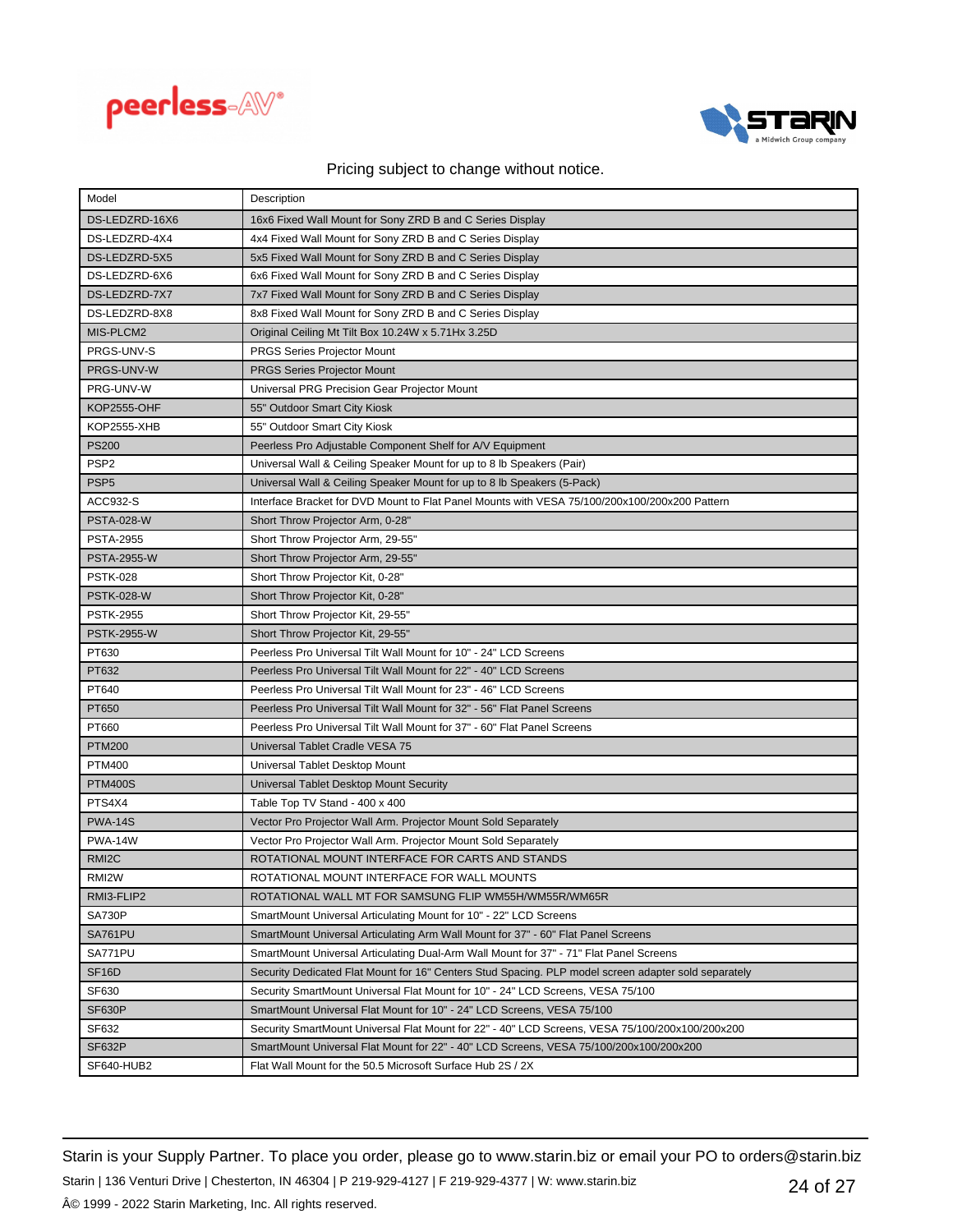



| Model                         | Description                                                                                                                                          |
|-------------------------------|------------------------------------------------------------------------------------------------------------------------------------------------------|
| SF640P                        | Security SmartMount Universal Flat Mount for 23" - 46" Flat Panels (Standard Model)                                                                  |
| SF650P                        | Security SmartMount Universal Flat Mount for 32" - 56" Flat Panels (Standard Model)                                                                  |
| <b>SF660P</b>                 | Security SmartMount Universal Flat Mount for 37" - 63" Flat Panels (Standard Model)                                                                  |
| <b>SF670</b>                  | Security SmartMount Universal Flat Mount for 42" - 71" Flat Panel Screens                                                                            |
| SF670P                        | SmartMount Universal Flat Mount for 42" - 71" Flat Panel Screens                                                                                     |
| <b>SF680</b>                  | Security SmartMount Universal Flat Mount for 61" - 102" Flat Panel Screens                                                                           |
| SF680-HUB                     | Universal Flat Wall Mount for 84" Microsoft Surface Hub                                                                                              |
| SF680P                        | SmartMount Universal Flat Mount for 61" - 102" Flat Panel Screens                                                                                    |
| <b>SFP680</b>                 | SmartMount® Universal Flat Wall Mount for Portrait Orientation                                                                                       |
| <b>SP730P</b>                 | SmartMount Universal Pivot Mount for 10" - 22" LCD Screens                                                                                           |
| <b>SP740P</b>                 | SmartMount Universal Pivot Mount for 22" - 40" LCD Screens                                                                                           |
| SP746PU                       | SmartMount Universal Pivot Wall Arm for 26" to 46" flat panel screens                                                                                |
| SP840<br>Order SKU #SP840/PAV | 32"-55" SmartMount Pull-Out Pivot Wall Mount with Tilt                                                                                               |
| SP850                         | Security SmartMount Pull-Out Swivel Mount for 26"-58" VESA 100/200x100 Flat Panel Screens. PLP model adapter plate<br>required for non VESA screens  |
| <b>SP850P</b>                 | SmartMount Universal Pull-Out Swivel Mount for 26"-58" VESA 100/200x100 Flat Panel Screens. PLP model adapter plate<br>required for non VESA screens |
| SP850P-S                      | SmartMount Universal Pull-Out Swivel Mount for 26"-58" VESA 100/200x100 Flat Panel Screens. PLP model adapter plate<br>required for non VESA screens |
| SP850-S                       | Security SmartMount Pull-Out Swivel Mount for 26"-58" VESA 100/200x100 Flat Panel Screens. PLP model adapter plate<br>required for non VESA screens  |
| SP850-UNL                     | Security SmartMount Universal Pull-Out Swivel Mount for 32"-58" Flat Panel Screens                                                                   |
| SP850-UNLP                    | SmartMount Universal Pull-Out Swivel Mount for 32"-58" Flat Panel Screens                                                                            |
| SPK26                         | <b>Bookshelf Speaker Mount</b>                                                                                                                       |
| SP850-V2X2                    | HOSP V2X2 TILT ARTIC 32-80" BLK SEC                                                                                                                  |
| SP850-UNM                     | Security SmartMount(R) Universal Pull-Out Swivel Mount For 49 to 65 TVs                                                                              |
| <b>SPK811</b>                 | Universal Single Speaker Mount for up to 20 lb Speakers                                                                                              |
| SPK811W                       | Universal Single Speaker Mount for up to 20 lb Speakers                                                                                              |
| <b>SR555M</b>                 | Video Conference Cart w/Metal Shelf for Two 40" to 55" Displays                                                                                      |
| SR542-KAPP                    | Cart for SmartKAPP 42" Capture Board                                                                                                                 |
| SR560-FLIP2                   | ROTATIONAL CART FOR SAMSUNG FLIP WM55H/WM55R/WM65R                                                                                                   |
| <b>SR560-HUB2</b>             | Mobile Cart for the 50.5 Microsoft Surface Hub 2S/2X                                                                                                 |
| <b>SR560M</b>                 | SmartMount Universal Cart for 32" - 65" Flat Panel Screens, with metal shelf                                                                         |
| <b>SR575E</b>                 | Video Conference Cart w/Enclosure for One 32" to 75" Display                                                                                         |
| <b>SR575M</b>                 | SmartMount Full Featured Flat Panel TV Cart For 32" to 75" TVs                                                                                       |
| <b>SR598</b>                  | SmartMount(R) Univeral Cart For 55" to 98" TV's                                                                                                      |
| SR598-HUB                     | SmartMount Universal Cart for Microsoft Surface Hub - 55" and 84"                                                                                    |
| <b>SR598ML3</b>               | Motorized Height Adjustable Cart - 42-86" Displays                                                                                                   |
| SR598ML3E                     | Motorized Height Adjustable Cart - 42-86" Displays                                                                                                   |
| SR598ML3T                     | Motorized Height and Tilt Adjustable Cart - 55-80" Displays                                                                                          |
| <b>SS560F</b>                 | 65" Flat Panel Display Stand                                                                                                                         |
| <b>SS575K</b>                 | Kiosk Stand for 32" to 75" Displays                                                                                                                  |
| <b>SS598ML3</b>               | Motorized Stand / Wall Mount for 42-86" Displays                                                                                                     |
| ST <sub>16</sub> D            | Security Dedicated Tilt Wall Mount for 16" Stud Spacing. PLP model screen adapter plate sold separately.                                             |
| ST630                         | Security SmartMount Universal Tilt Mount for 10" - 24" LCD Screens, VESA 75/100                                                                      |
| ST630P                        | SmartMount Universal Tilt Mount for 10" - 24" LCD Screens, VESA 75/100                                                                               |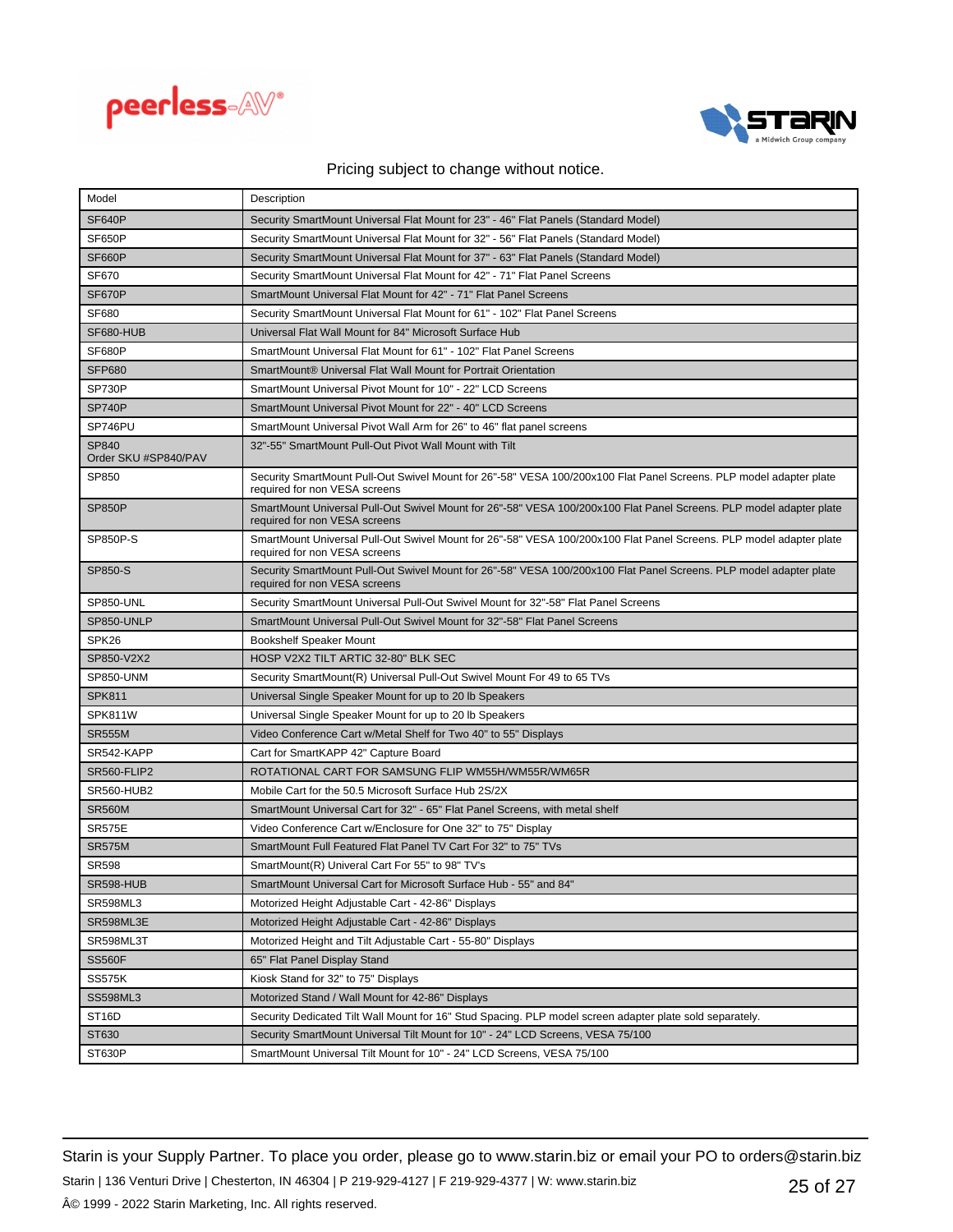



| Model              | Description                                                                                     |
|--------------------|-------------------------------------------------------------------------------------------------|
| ST632              | Security SmartMount Universal Tilt Mount for 22" - 40" LCD Screens, VESA 75/100/200x100/200x200 |
| ST632P             | SmartMount Universal Tilt Mount for 22" - 40" LCD Screens, VESA 75/100/200x100/200x200          |
| ST635              | Security SmartMount Universal Tilt Mount for 13" - 37" LCD Screens                              |
| ST635P             | SmartMount Universal Tilt Mount for 13" - 37" LCD Screens                                       |
| <b>ST640P</b>      | SmartMount Universal Tilt Mount for 23" - 46" LCD Screens                                       |
| ST650P             | SmartMount Universal Tilt Mount for 32" - 56" Flat Panel Screens                                |
| <b>ST660P</b>      | SmartMount Universal Tilt Mount for 37" - 63" Flat Panel Screens                                |
| ST670              | Security SmartMount Universal Tilt Mount for 42" - 71" Flat Panel Screens                       |
| ST670P             | SmartMount Universal Tilt Mount for 42" - 71" Flat Panel Screens                                |
| ST680              | Security SmartMount Universal Tilt Mount for 61" - 102" Flat Panel Screens                      |
| <b>ST680P</b>      | SmartMount Universal Tilt Mount for 61" - 102" Flat Panel Screens                               |
| <b>STP680</b>      | SmartMount Universal Tilt Wall Mount for Portrait Orientation                                   |
| SUA740P            | Designer Series Articulating Wall Mount - 32-40"                                                |
| SUF640P            | Ultra-Slim Universal Flat Wall Mount for 23" - 46" LCD Screens                                  |
| <b>SUF641</b>      | Ultra-Slim Flat Wall Mount for 23"-46" Flat Panel Displays                                      |
| SUF650P            | Ultra-Slim Universal Flat Wall Mount for 32" -56" Ultra-thin Screens                            |
| <b>SUF651</b>      | Ultra-Slim Flat Wall Mount for 32"-56" Flat Panel Displays                                      |
| SUF660P            | Ultra-Slim Universal Flat Wall Mount for 37" -65" Ultra-thin Screens                            |
| <b>SUF661</b>      | Ultra-Slim Flat Wall Mount for 37"-65" Flat Panel Displays                                      |
| <b>VCM580</b>      | Video Conferencing Solution for 55" to 80" Displays                                             |
| <b>VCM580S-4RU</b> | Single Display Floor to Wall VC Stand inc x2 2RU Racks                                          |
| T4X4               | ETAIL UNIV FLAT/TILT MOUNT 32-50+ NONSEC                                                        |
| <b>T6X4</b>        | ETAIL UNIV FLAT/TILT MOUNT 50-65+ NONSEC                                                        |
| T8X4               | ETAIL UNIV FLAT/TILT MOUNT 65-90+ NONSEC                                                        |
| <b>WBK100</b>      | Wall Plate ACC Kit for PSTA-%, BLK                                                              |
| <b>WBK100-W</b>    | WALL PLATE ACC KIT FOR PSTA-% WHT                                                               |
| <b>WMJ018</b>      | 18" Jumbo 2000 TV Mount Wall Arm, Single Arm                                                    |
| <b>WMJ022</b>      | 22" Jumbo 2000 TV Mount Wall Arm, Single Arm                                                    |
| <b>WSP450</b>      | Triple metal stud wall plate with electrical knockouts - 16" Centers                            |
| <b>WSP470</b>      | Triple metal stud wall plate with electrical knockouts - 24" Centers                            |
| <b>WSP490</b>      | Double metal stud wall plate for SP740 mount                                                    |
| <b>WSP716</b>      | Triple metal stud wall plate for PLA Series, 16" stud centers                                   |
| WSP716-GB          | Triple metal stud wall plate for PLA Series, 16" stud centers                                   |
| <b>WSP716-GS</b>   | Triple metal stud wall plate for PLA Series, 16" stud centers                                   |
| <b>WSP716-S</b>    | Triple metal stud wall plate for PLA Series, 16" stud centers                                   |
| <b>WSP716-W</b>    | Triple metal stud wall plate for PLA Series, 16" stud centers                                   |
| <b>WSP724</b>      | Triple metal stud wall plate for PLA Series, 16", 20", 24" stud centers                         |
| WSP724-GB          | Triple metal stud wall plate for PLA Series, 16", 20", 24" stud centers                         |
| <b>WSP724-W</b>    | Triple metal stud wall plate for PLA Series, 16", 20", 24" stud centers                         |
| <b>WSP816</b>      | Metal Stud Wall Plate for SP-850 and FPS-1000 Wall Mounts                                       |
| <b>WSP816-W</b>    | Metal Stud Wall Plate for SP-850 and FPS-1000 Wall Mounts                                       |
| <b>WSP820</b>      | Metal Stud Wall Plate for SP-850 and FPS-1000 Wall Mounts                                       |
| <b>WSP820-W</b>    | Metal Stud Wall Plate for SP-850 and FPS-1000 Wall Mounts                                       |
| WSP824-W           | Metal Stud Wall Plate for SP-850 and FPS-1000 Wall Mounts                                       |
| <b>XHB492</b>      | 49" XTREME HIGH BRIGHT OUTDOOR DISPLAY                                                          |
| XACE-02            | XTreme Active Climate Enclosure, Large                                                          |